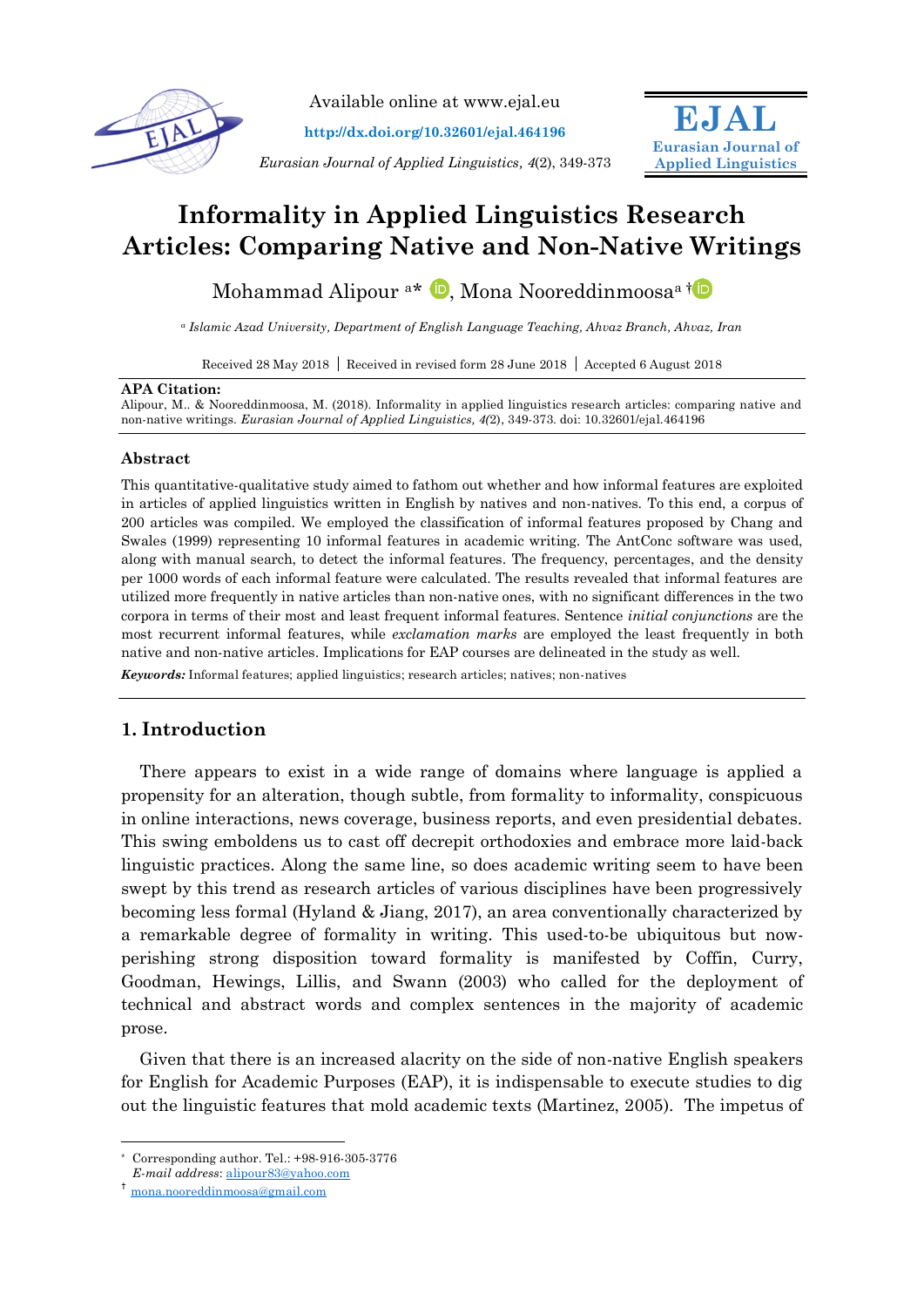the current study, hence, is to throw some light on and probe into the nature of this fickle notion, namely informality, in research articles of applied linguistics by exploring two corpora of articles developed by English native and Iranian non-native academics. We make attempts to unravel whether and to what extent they might resort to informality features, such as first person pronouns '*I'* or '*we'*, to craft their writings and, if so, whether there are significant differences between these two groups in their employment of informality. In a nutshell, we seek to build a milieu to scrutinize informality in academic texts and grasp a better understanding of this concept in research articles. We believe that this can be accomplished by measuring the occurrence of certain informal features and then juxtaposing non-native writers' articles with those by native writers as the benchmark data. To fulfill these ends, we execute a quantitative analysis of how informality behaves in research articles of applied linguistics written in English and a qualitative study to compare it between native British English writers and Iranian non-native writers. Further, we seek to link our findings to those of Hyland and Jiang (2017) in order to check the appropriate use, underuse, or overuse of specific informality features through text analysis statistics, particularly occurrence densities and log-likelihood indices.

This paper proceeds with the literature review to delineate informality and sketch some studies conducted in this realm, coupled with the objectives of the study. We move on to introduce the method adopted to execute this research, followed by the results and the pertinent statistics and tables. It culminates in a discussion of the findings and a set of conclusions drawn accordingly.

# **2. Review of literature**

#### *2.1. Informality versus formality*

It is assumed that writing is universally and increasingly losing its formality in many realms (e.g. Adel, 2008; Fairclough, 2001; Foster, 2005). Mair (1998, p. 153) pointed out to "a trend towards the informal and the colloquial in written communication" and Leedham (2015) found more prominent informality in undergraduate essays. Fairclough (2001, p. 52) proposes "synthetic personalization" means this tendency to informality could be thought of as an aspect of a modern idea which clouds explicit hierarchies and cherishes being interpersonally involved; on the other hand, it can be seen as another form of stealthy persuasion (Hyland & Jiang, 2017). Atkinson (1999) attempted to examine informality by executing a longitudinal corpus-based study to detect changes in articles covering three centuries between 1675 and 1975. Their findings revealed that informal features soared unremittingly, implying a shift in rhetoric from author-centeredness to object-centeredness.

Academic writing is believed to possess an inclination not to breach the formal writing etiquette of disinterest and fastidiousness, enabling writers and readers to exude an air of detachment. This is accomplished when authors strive to strike a sense of anonymity and egalitarianism in their textual products with recourse to formality features in their quest for veracity and objectivity. Hyland and Anan (2006), for instance, compared native and non-native teachers' attitudes toward formality in English writing and uncovered that Japanese ones show a stronger tendency to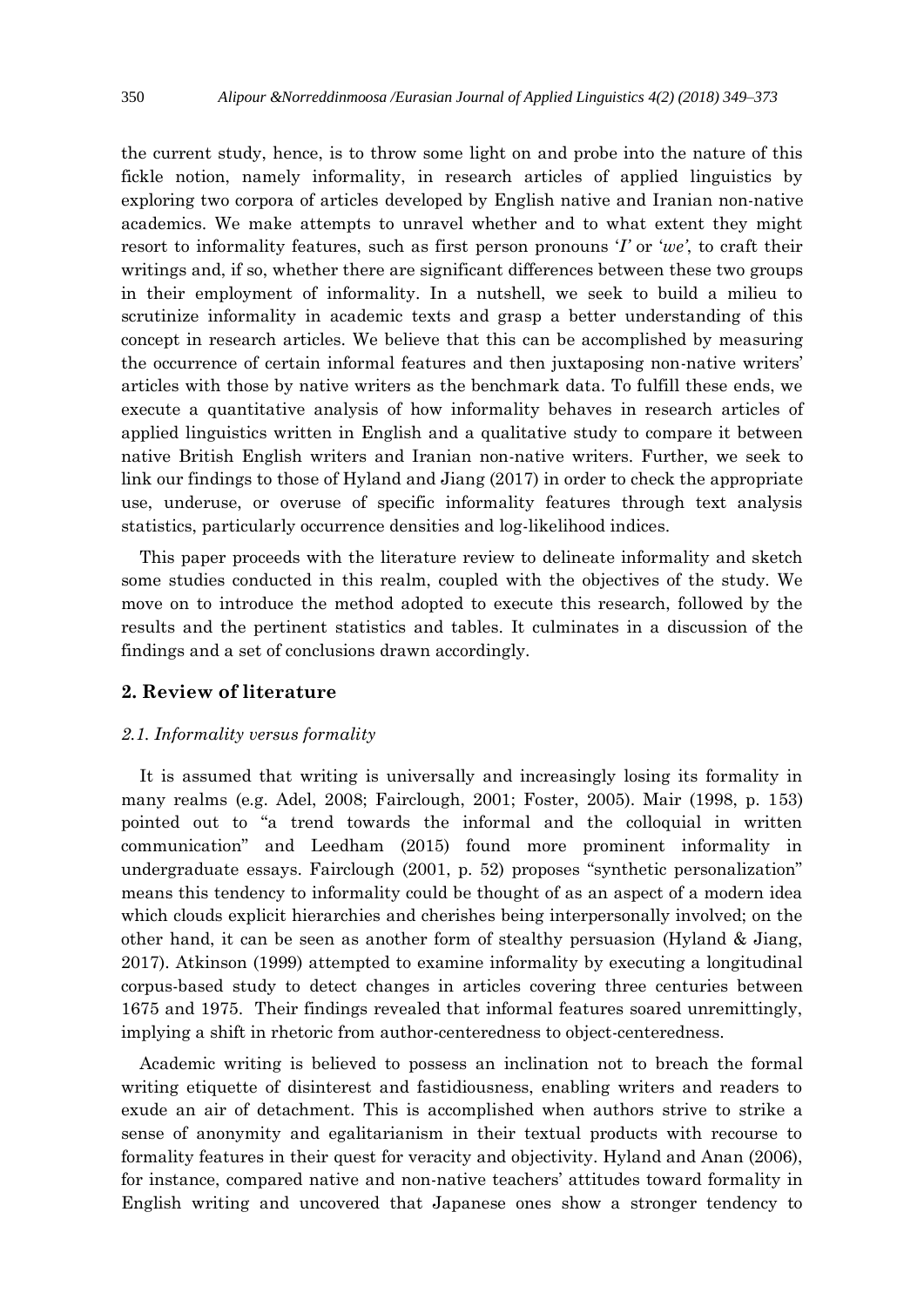consider stylistic deviations as erroneous, while native tutors were more sensitive to formality, reproaching informality as academic inappropriacy. Notwithstanding the belief that portrays informality as an aberration from this academic impartiality, it should not be regarded as opposing formality, rather as the instantiation of a readerfriendly approach to text generation and an opening for the infusion of a more subjective tenor. Nonetheless, informality, which has permeated a large number of oral and written fields, can be sometimes described in light of formality and has expanded to writing academic texts (Hyland & Jiang, 2017).

Heylighen and Dewaele (1999, p. 1) believe that, "a formal style is characterized by detachment, accuracy, rigidity and heaviness; an informal style is more flexible, direct, implicit, and involved, but less informative". They also mentioned that the formality of academic prose contributes to keeping away equivocation and misapprehension by decreasing the dependence on context and ambiguity of definition, whereas its informality dismisses pompous conventionality to build a comfortable and friendly rapport.

Informality assumes that formality exists and that there is an accepted constellation of routines which rest upon a system, construction, or specialist (Hyland & Jiang, 2017). Therefore, formal language is delineated in terms of being "very correct and serious rather than relaxed and friendly" whereas it deals with 'negative politeness' in pragmatics and the deployment of disaffecting behavior to esteem the face of another side and circumvent imposition on the face their own (Brown & Levinson, 1978).

In accord with Heylighen and Dewaele (1999), academic texts lie on a cline in terms of formality/informality and circumvention of vagueness. From their vantage point, informal language deals with the necessary background knowledge for the realization of communication; however, complete informal fuzziness "merely signifies that any interpretation is as likely as any other one" (Heylighen & Dewaele, 1999, p. 9). They hold that formality in academic writing is pivotal to intelligibility on the ground that it leaves no wiggle room for ambiguity caused by the author's personal quirks. Informality, which is basically taken as "the absence of full grammatical sentences, a decrease in concern about punctuation, and a high tolerance for typographic and spelling errors" (Coffin et al., 2003, p. 141), should not be looked upon as the relinquishment of these writing conventions, but as the writers' endeavor to create a congenial atmosphere wherein they can breathe a sigh of a collegial familiarity with readers and unleash themselves from the shackles of academic writing bigotry.

Tenor, or the selection of grammar, also has to do with formality, and this allows language users to achieve their intricate and different interpersonal relationships when they opt for language choices which manifest a suitable facade and a proper affinity with readers (Halliday, 1985). Hence, this deals with constructs like colloquialism (e.g. Hundt  $\&$  Mair, 1999) or the use of language by average users to indulge in day-to-day interactions, and engagement, or the way via which writers endeavor to connect to the readers (Hyland, 2005). One should not, nevertheless, surmise that the gap between academic writing and conversation is being bridged (Hyland, 2004). In academic texts, to determine informality, it is conceivable to think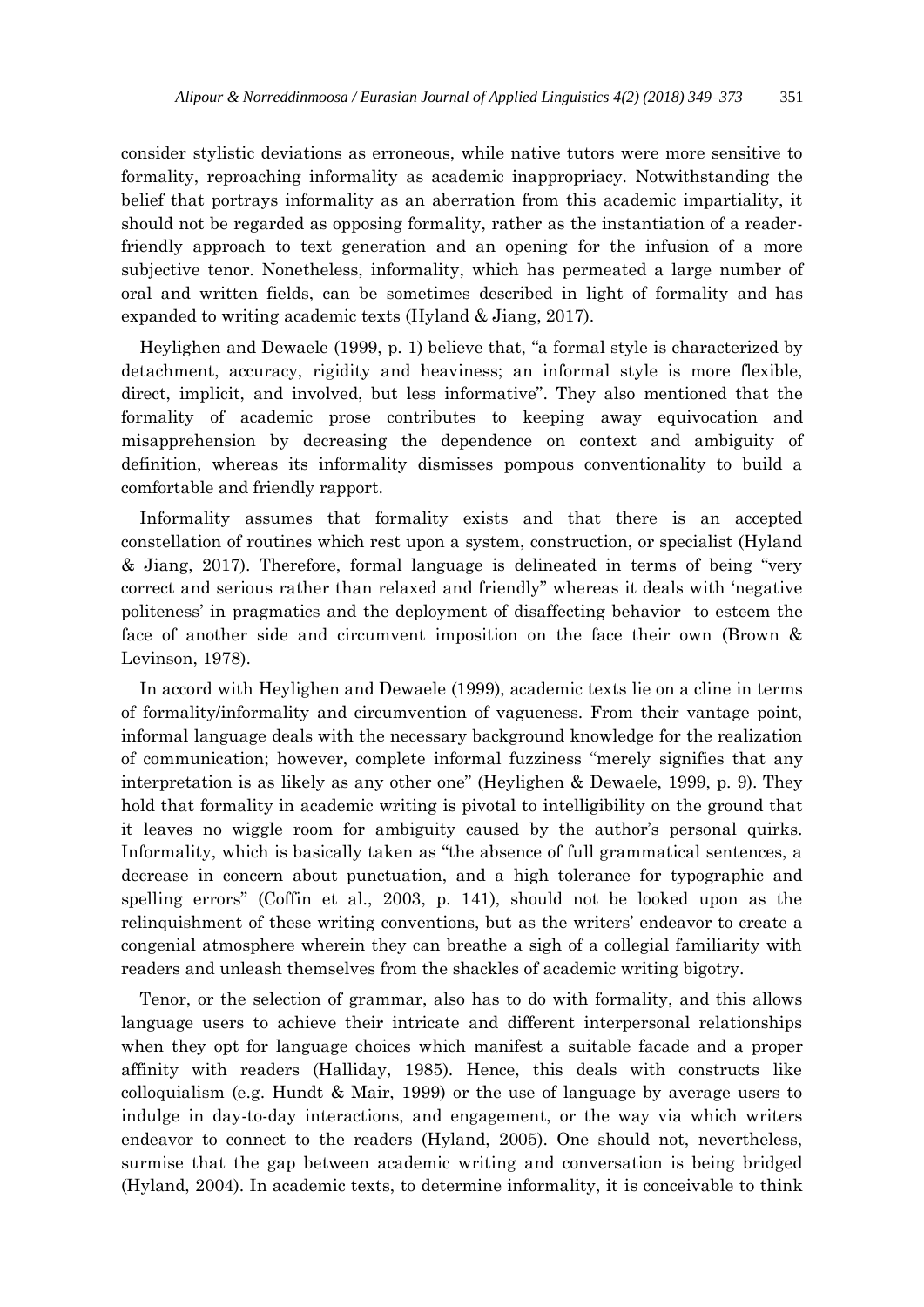of a number of elements which are high likely to co-occur, despite the fact that there is no general consensus on the nature of these features (Hyland & Jiang, 2017).

Nowadays a wide gamut of written and oral areas of discourse is infused with informality, with academic texts pursuing this tendency (Hyland & Jiang, 2017). In accord with Hyland (2004), applied linguists increasingly tend to seek proof for further interactivity in academic writing to recognize how researchers forge a comprehensive alliance with readers. Studies have reported a steady shift of pendulum from typical inimical and detached writing styles to those which permit stylistic variation and a more intimate remark and account. Mair (1998, p. 153), for instance, reports "a trend towards the informal and the colloquial in written communication". Leedham (2015) discovered more informality in the writings of undergraduate students. Academic genres, nonetheless, seem to be fairly impervious to diffusion by colloquial elements (Seone & Loureiro-Porto, 2005).

Broadly speaking, the ingredients of informality vary from those of formality. A vivid illustration of such a disparity is the study by Gilbert and Mulkay (1984) suggesting that scholars resort to written and oral means to unveil their trains of thoughts. For one, they discover scholars are inclined to beset their interviews with polemics, analytical acumens, and societal bigotries. Authors refer to this as a dependent collection which excludes impartial reactions to the accepted environment, but entails the judgments of individuals who behave in accordance to their specific social circumstances. By way of contrast, the same writers' research products are exempt from these features, but tend to be ruled by an additionally neutral empiricist repertoire: ''Empiricist discourse is organized in a manner which denies its character as an interpretive product and which denies that its author's actions are relevant to its content'' (Gilbert & Mulay, 1984, p. 56).

One can resort to Biber's (1988) multidimensional corpus analysis to detect connected features in spoken and written texts. Employing factor analysis, he illustrates the ways in which 16 main types of grammatical normally go together in five proportions of variation, with the first dimension, called "involved in compared to informational production", closest to the notion of informality/formality. The categories included greater interjections and adverbs pronoun and verb forms, and fewer prepositions, nouns and attributive adjectives. He suggest these "reflect direct interaction, give attention to instant circumstance and personal attitudes or feelings, fragmentation or decrease in form, and a less specific, generalized context" (1995, p. 143). Although he explains the divergences as spoken versus literate text, they typify a typical discourse which evocates bosom interactions, doing away with the compulsion of a shared context. These contribute to streamlining the notion of formality and how it is manifested (Hyland & Jiang, 2017).

Another approach to formality has found it in building up the facets which help a text to be scrupulous and liberated from its context. Therefore, they put forth a recipe to evaluate formality through making an inventory of total words with an ostensible purpose in relation to the communicative context in one group and aspects which are commonly manifest of understanding of such a setting. It is claimed that when nouns, adjectives, prepositions and articles recur with greater frequencies, this diminishes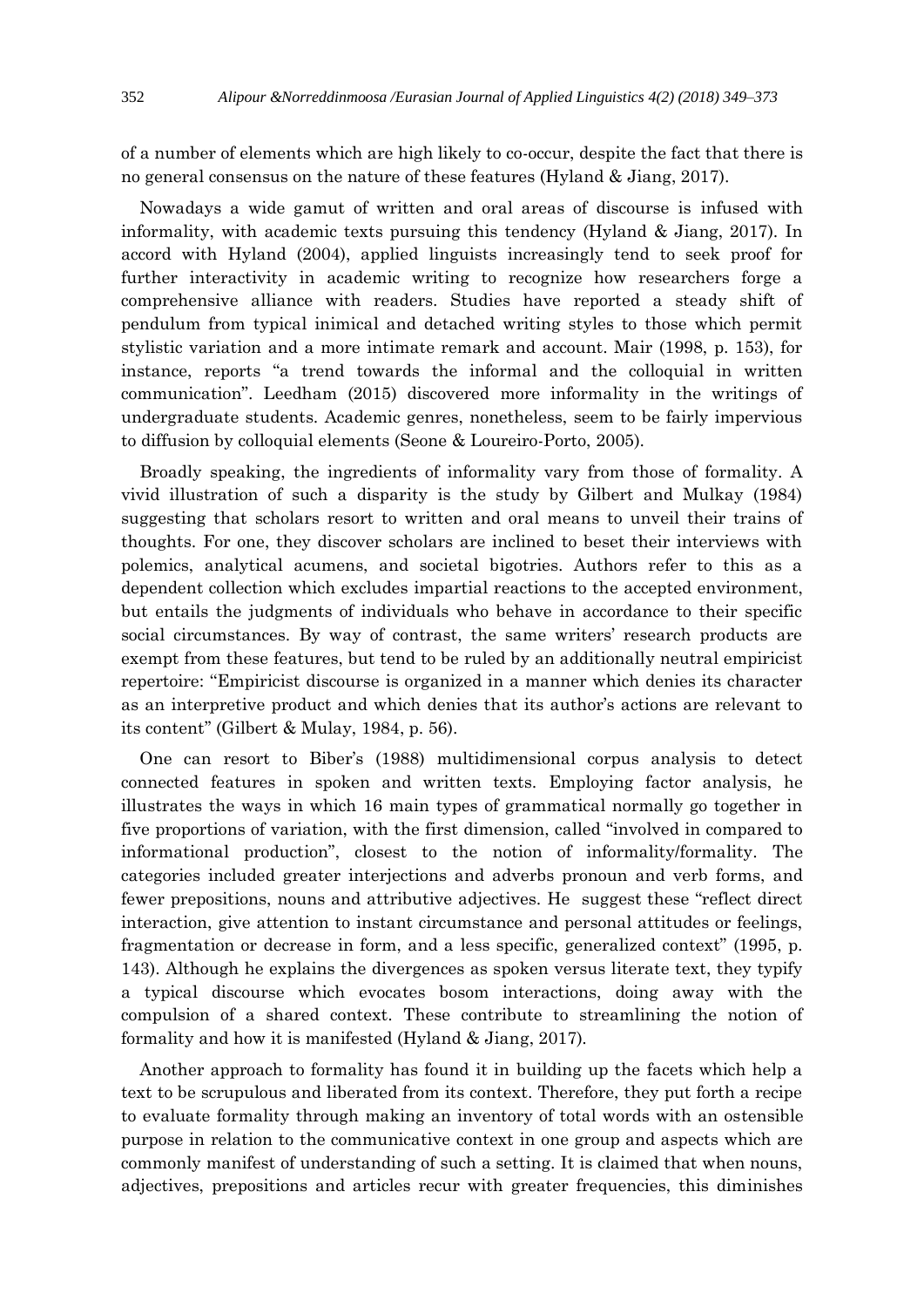the amount of contextual information required to apprehend a text and thus augments the formality of the text; nevertheless, more verbs, pronouns and interjections intensify the necessity of the immediate context and curtail the formality of the text, signifying that additional context provision results in higher text formality. This goes a long way to show that it is infeasible to produce an entirely formal text which cannot establish a context and build a rapport with readers. (Heylighen & Dewaele, 1999).

Texts can be considered to fall along a continuum with two extremes of complete obscurity and complete scrupulousness where the writer's context appraisal wields influence on the accurate degree of formality. As a consequence, Heylighen and Dewale (1999) follow Biber (1995) to characterize formal texts in terms of incorporating greater nominalizaton and typify informal ones with respect to greater verbalization. Provided that this method holds true, formality is regarded synonymous with liberation from context, and it is held to be attainable via the function of grammatical classes. However, despite the fact that pronouns can be applied to deixically link an utterance or a proposition to a particular context, and are thus construed as fitting the 'informal' extreme, one needs to take heed in fathoming that verbs are less formal than nouns. As a matter of fact, noun complement structures can inject more informality into texts as they bring to the fore a writer's position toward a message (Jiang & Hyland, 2015).

Informality features can be pinpointed through making use of style guides, which echo the apprehensions and attitudes of teachers, students and experts (Hyland & Jiang, 2017). Benet (2009) studied style manuals and revealed that the formal personality of academic writing is accomplished via extensive use of Latinate vocabulary and detached forms, with numerous mentions of 'objectivity'. In another study, Chang and Swales (1999) examined style booklets which aimed at developing an inventory of grammatical elements to fulfill an adequate amount of formality. The list of 'informal elements' embraced WH questions, listing expressions (such as etc., and so on), and first person pronouns.

# *2.2. Objectives of the study*

In line with these studies, particularly the one by Hyland and Jiang (2017), it can be assumed that applied linguistics articles like those of a range of academic fields have become more informal over the past years. Since formality/informality can be seen along a continuum, repudiating polar extremes, it is gratifying to count the number of features and rhetorical characteristics to size up informality in academic writing. Accordingly, the question to put to test is whether non-native authors are capable of following native authors in this recent trend to appropriately employ informality in their articles. This can be exposed by comparing articles developed by natives and non-natives, which is the motivation of the current study. In this study, among the many genres of academic language, we opt for research articles since they are regarded as the most salient academic writing genre by many academics (e.g., Belcher, 2007; Hyland, 2005; Hyland & Jiang, 2017; Kahkesh & Alipour, 2017; Moreno, 2010)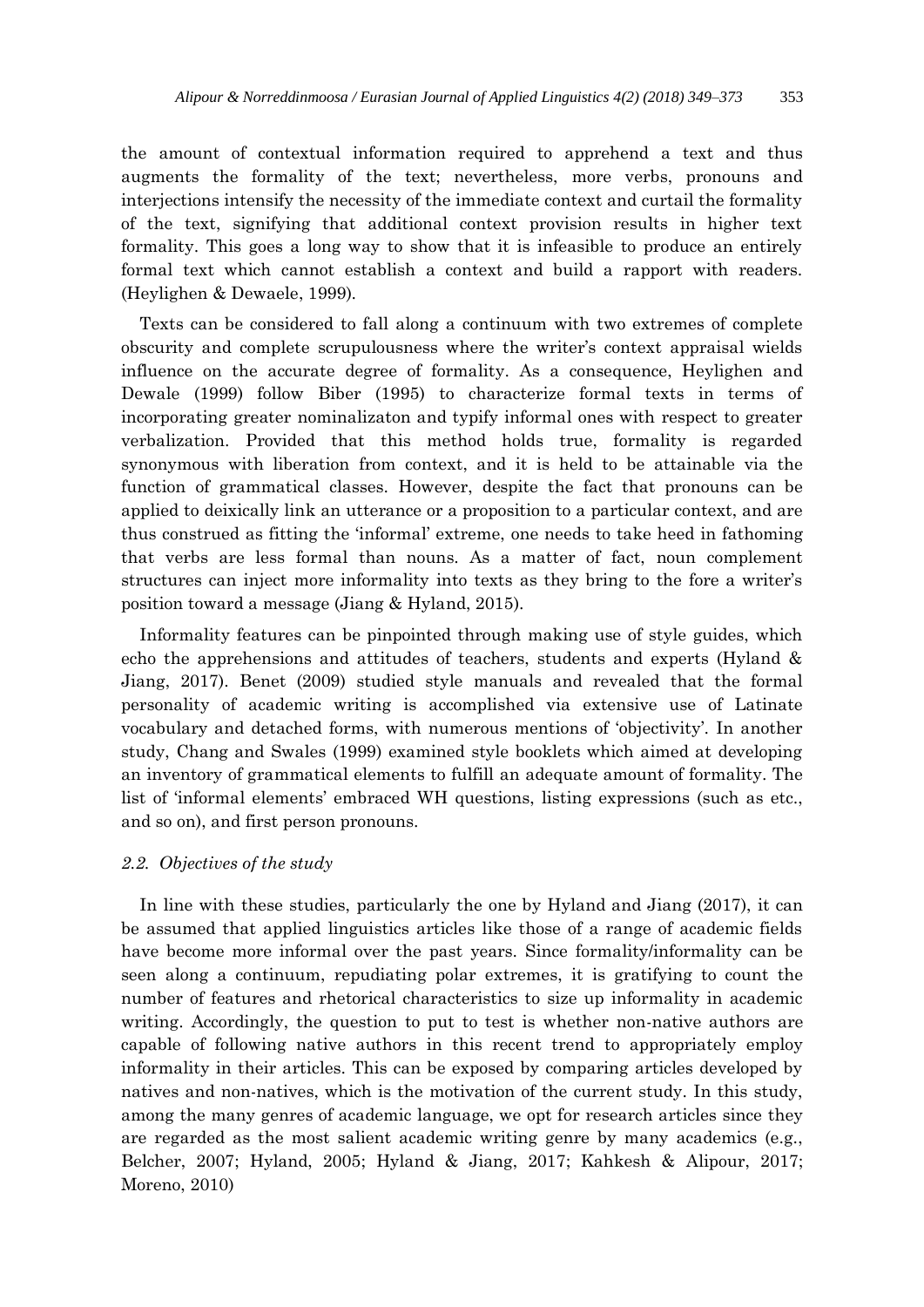In recent years, there has been an exponential upsurge in the pervasiveness of English as a lingua franca whose popularity has increasingly grown in English as a Foreign Language (EFL) contexts (Aufa, 2014), such as Iran. The significance of English in academia is undeniable with general consensus over it among academics (Belcher, 2007; Hyland, 2009; Jenkins, 2011; Lillis & Curry, 2010), contending that it is "unquestionably the language of international scholarship" (Hyland, 2009, p. 83). Albeit there have been calls for a divorce from native-speaker norms, echoed by scholars including Jenkins (2000, 2003) who champion this separation and a "time of shifting sands" (Jenkins, 2000, p. 49), we can witness that native-speaker standards are still preferable and idyllic, domineering these environments (Celik, 2006; Florence, 2012; Ozturk & Atay, 2010; Sifakis, 2014). Attempts for this paradigm shift can also be seen in academic writing despite the domination of native-speaker conventions in "the academic publishing world", giving rise to "the marginalization of researchers who are not first-language speakers of English" (Strauss, 2017, p. 1).

Given the still-pressing stranglehold on academic writing by native writers which does not appear to be loosening up any time soon, Jenkins (2011) asserts that "the attachment to native English pervades global academic life" (p. 927). Strauss (2017), hence, holds the belief that it is futile to battle the tide and that non-native researchers should pragmatically concur with native-writer norms as they seem to form the most practical and well-worn path to take so as to publish in prestigious English-medium journals. In making her case for Spanish writers to publish in English journals, Moreno (2010) believes that "protesting against and criticizing mainstream practices would be a disservice to the scholars" (p. 58). She maintains that scholars need to abide by these native-writer regulations to be able to disseminate their articles in well-established journals of their fields which can aid them to gain international renown and professional promotion. Since Iranian researchers are also second-language speakers of English and are under the influence of the publish-or-perish mind-set of the academic world to "perpetuate and legitimize the infrastructures of power" (Mauranen, 2009, p. 215), it is incumbent upon us to undertake this study to develop a better understanding of how the native-writer standards of utilizing informality in academic writing contribute to text production.

Iranian authors are generally inclined to write articles in Persian very formally, circumventing self-mentions and personal pronouns (*I* and *we*) (Faghih & Rahimpour, 2009); instead, they lean towards applying third person pronouns (*he/she* and *they*), circuitously referring to the author and not his or her name (e.g. *the researcher believes that*...), or heavily utilizing passive structures (e.g. a reading test was used as the pretest…). This marginalization of the authors goes a long way to manifest the researcher's unpretentiousness which is fortified by the Iranian culture. On the ground that there are some cultural differences between native and Iranian nonnative writers, these cultural discrepancies may impose adverse effects on the ways Iranians write their articles in English when they endeavor to inject a high degree of formality in their texts and negatively smuggle formal features into English from Persian. This is of great substance since native speakers' language and academic discourse conventions serve as the yardstick based on which the appropriateness of nan-native writers' academic texts including articles is evaluated.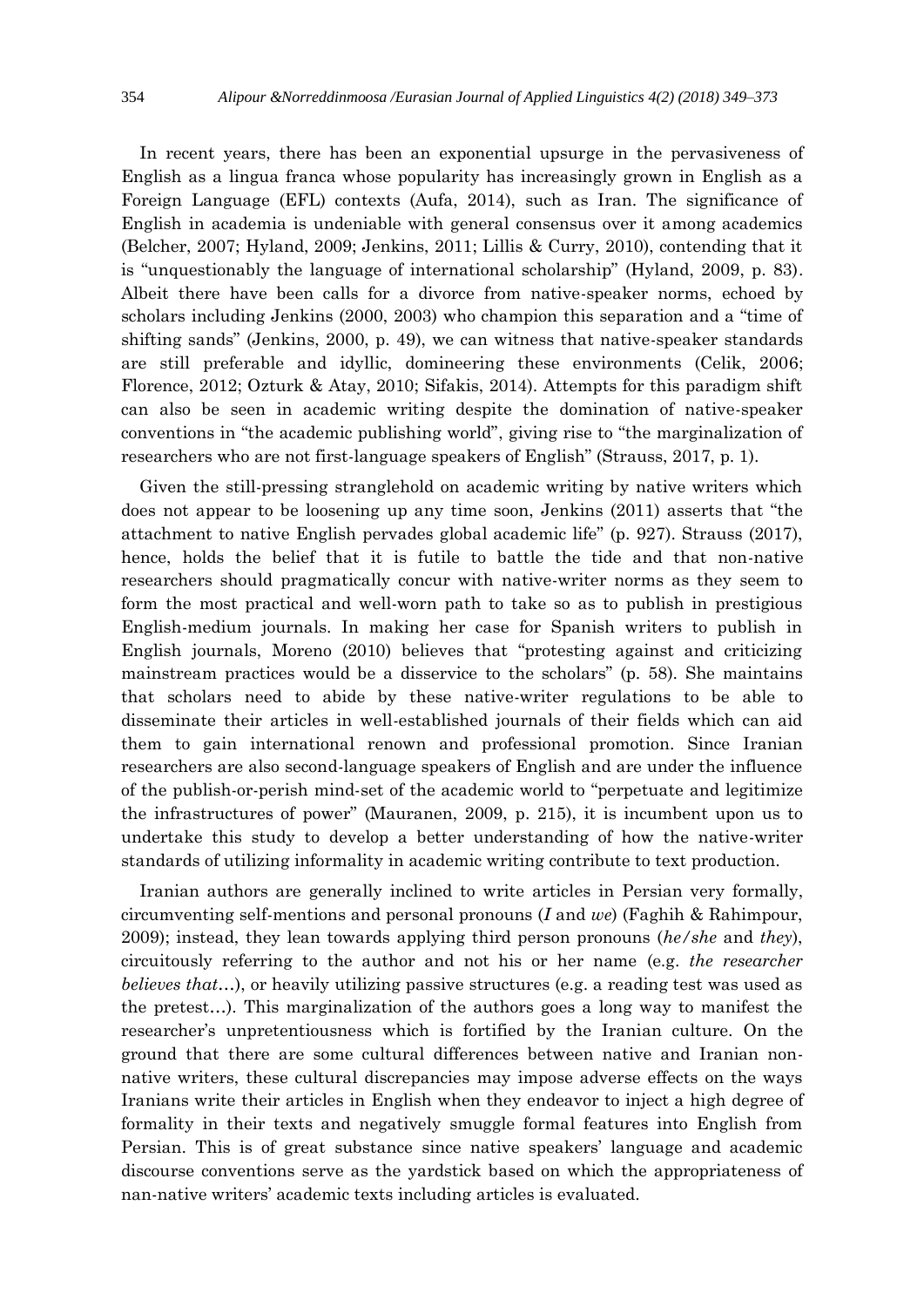To date, a number of studies have attempted to compare native and Iranian nonnative articles written in English, especially in terms of metadiscourse markers (e.g, Kahkesh & Athour, 2017; Keshavarz & Kheirich, 2011; Mirzapour & Rasekh Mahand, 2012; Yeganeh, Heravi, & Sawari, 2015). Nevertheless, it appears that no serious research study has been executed in this context in order to juxtapose informality in applied linguistics articles written in English by native and Iranian non-native researchers. In this light and in accord with Hyland and Jiang's (2017) study as a springboard for ours, the purpose of this research undertaking is twofold. We first endeavor to find out whether Iranian writers can fittingly follow native writers' norms sketched above in using informal features with respect to the density with which they deploy them in applied linguistics articles in English. In other words, we try to tease out whether Iranians overuse, underuse, or make a judicious use of informality. We also make an attempt to see which types of informal features are more frequently used in the articles by each group of researchers, aspiring to cast light on the areas where non-native authors conform to and deviate from the norms of their native counterparts. The questions which shape the premise upon which this study is constructed are as follows: Are native writers inclined to employ some informality features more intensely and the others less? How about non-native writers? Can they appropriately conform to native speakers' writing norms in terms of informality? Do they overuse or underuse informality in general or some of its specific features in particular?

# **3. Methodology**

## *3.1. Corpus*

We compiled a corpus of 100 articles written by native English writers and also 100 articles by Iranian non-native writers in English. To control for cultural influences on the use of informality features, articles developed by merely British native speakers of English were incorporated in the corpus, leaving out those by native speakers of American English, Australian English, or natives from any other Commonwealth country. The Iranian authors were all native speakers of Persian who speak English as a foreign language. Writers' names, affiliations, and biographies were checked in each article and some emails were sent to writers in order to make sure all the articles were authored by British natives. All the articles were compiled from six journals of the applied linguistics discipline between 2012 and 2017. The compilation method of the native corpus was informed by judgment sampling described above from the large pool of articles in this time span, whereas for the non-native corpus we opted for simple random sampling. The native articles were collected from three wellestablished international journals, namely Annual Review of Applied Linguistics  $(IF=4.88)$ , Applied Linguistics  $(IF=3.225)$ , and Applied Linguistics Review  $(IF=1.286)$ , all of which are ISI indexed journals with Impact Factor (IF). Likewise, the nonnative corpus was composed of three accessible Iranian national journals, i.e., Iranian Journal of Applied Language Studies, Journal of Research in Applied Linguistics, and Iranian Journal of Applied Linguistics. These are all peer-reviewed journals, confirmed by Iran's Academic Journals Commission and indexed in Islamic Science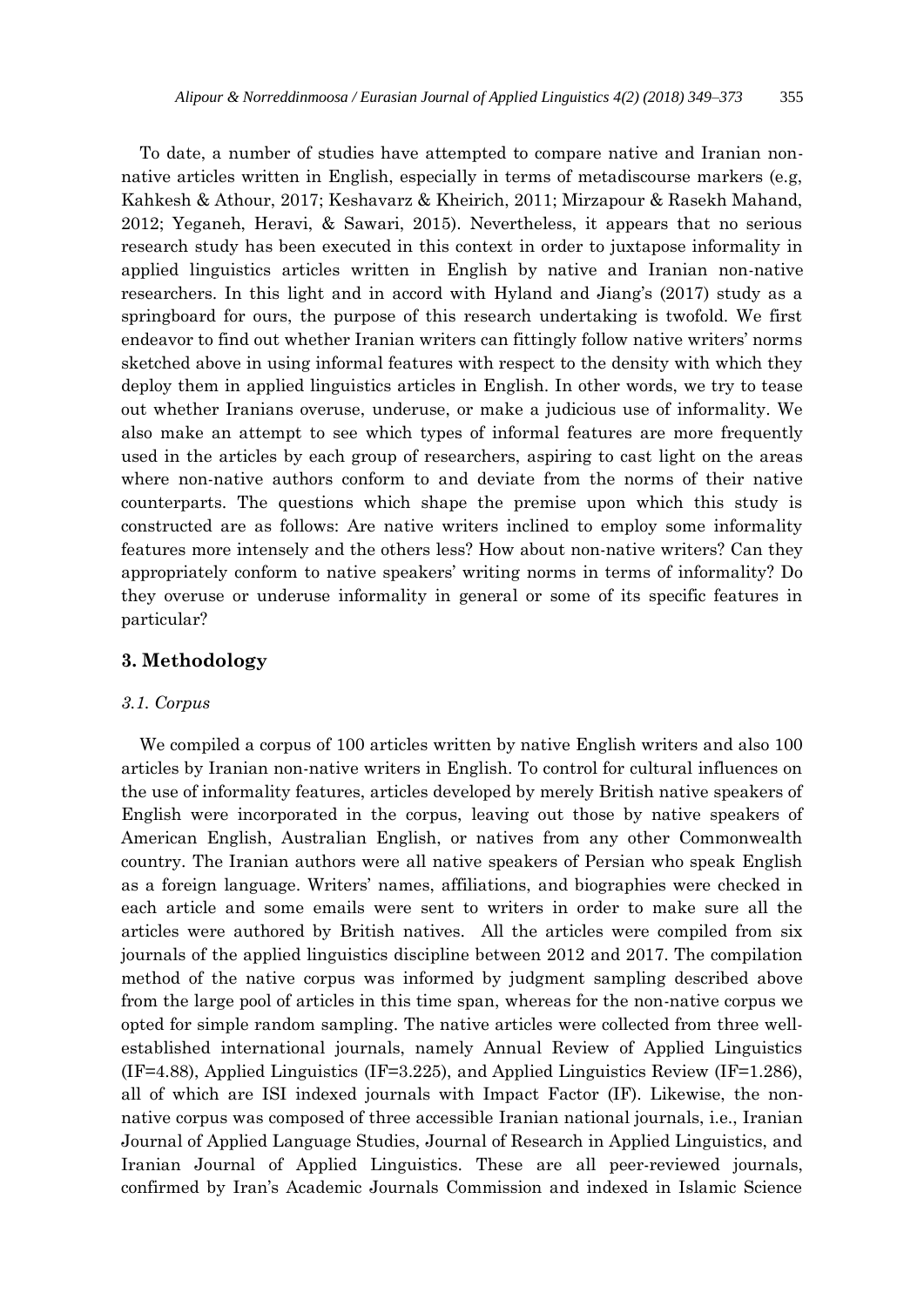Citation Database (ISC). All the articles were based on the IMRD model (Swales, 1990), which is a standard format in articles partitioning the paper into "Introduction, Method, Result, and Discussion" (Nwogu, 1997). Once the articles were gathered, word count was run in order to determine the size of the corpora. It was revealed that the total number of words in the non-native corpus was 692046, while there were 910740 words in the native corpus**.** This discrepancy between the sizes of the corpora, however, does not jeopardize the reliability of the findings in the study by virtue of the fact that the data were balanced by means of computing the density of informality features per 1000 words. This is a common practice in corpus-based studies which yields a trustworthy and standard index to compare the results of text analysis in case the corpora are rendered compatible in light of the number of articles and not tokens (Adel & Erman, 2012; Alipour & Matouri, 2017; Durrant & Schmitt, 2009; Hyland, 2005; Hyland & Jiang, 2017; Martinez, 2005).

## *3.2. Procedure*

This study was a corpus-based empirical one (Biber, Conrad & Reppen, 1999), which entailed quantitative analysis of an assemblage of natural texts via a textanalysis software, coupled with qualitative interpretation of the data. The native corpus functioned as the reference corpus with which the non-native corpus was contrasted (Flowerdew, 2001; Scott, 2001). We employed the informal features identified by Chang and Swales (1999) represented below, which was also applied by Hyland and Jiang (2017) to conduct their study. This list is compatible to the broad understanding of informal language (Biber, 1988; Chafe, 1986b; Nash, 1986) and entails such factors as interactiveness, participation, and reader engagement (Hyland & Jiang, 2017).

Table 1. Informal Features and Examples

<sup>1.</sup> First person pronouns to refer to the author(s) (I and we) e.g., "I will approach this issue in a roundabout way." 2. Unattended anaphoric pronouns (this, these, that, those, it) that can refer to antecedents of varying length e.g., "This is his raw material." 3. Split infinitives – an infinitive that has an adverb between to and the verb stem e.g., "The president proceeded to sharply admonish the reporters." 4. Sentence initial conjunctions or conjunctive adverbs e.g., "And I will blame her if she fails in these ways." 5. Sentence final preposition e.g., "A student should not be taught more than he can think about." 6. Listing expressions ('and so on', 'etc', 'and so forth' used when ending a list) e.g., "These semiconductors can be used in robots, CD players, etc." 7. Second person pronouns/determiners to refer to the reader (you and your) e.g., "Suppose you are sitting at a computer terminal which assigns you role R" 8. Contractions e.g., "Export figures won't improve until the economy is stronger." 9. Direct questions e.g., "What can be done to lower costs?" 10. Exclamations

e.g., "This is not the case!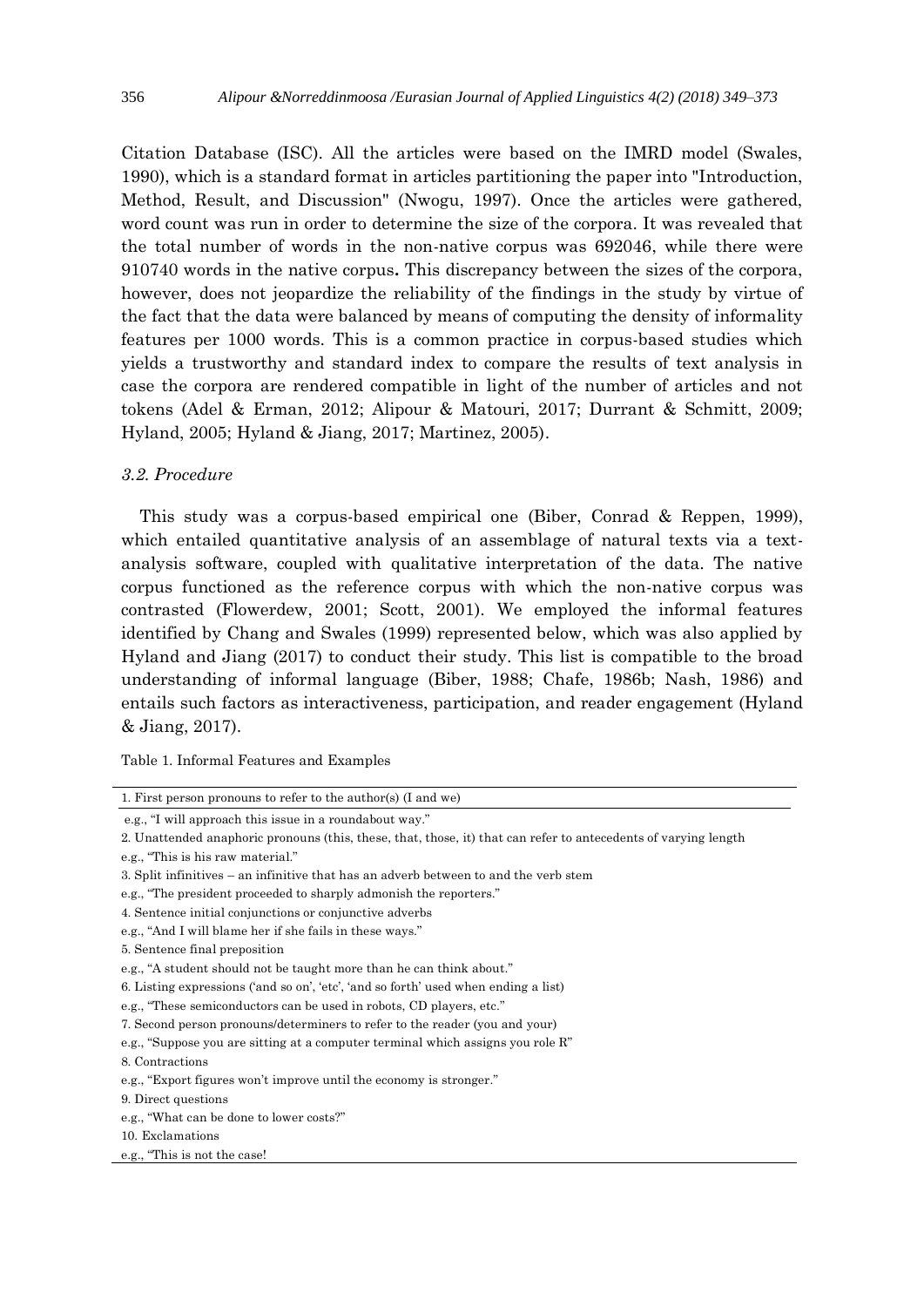We hired a bottom-up analysis method where we first recognized the features representing informality, identified their types, and then compared the features across the native and non-native corpora. The detection method was a combination of electronic analysis and human intervention. Most of the informality features were spotted by the AntConc software (Anthony, 2011). To pin down each feature, a key word or a sign was fed into AntConc, which demonstrated each key word or each sign in the articles by highlighting it. Having come up with instances of informality through the software, we then had to read them all one by one and manually check them, as in Howarth (1998), against the framework to ascertain that they indeed stood in as an informality feature. To illustrate this, as for *direct questions* or *exclamations*, we keyed in a question mark (?) or an exclamation mark (!) in the search bar of the software and afterward discarded the ones which did not match the criteria. Concerning *contractions*, for example, we typed in the apostrophe sign (') and looked through all the instances yielded by the software, shedding those which did not fit in as a *contraction*.

It should be pointed out that, in order to locate the possible errors and to ensure the reliability of the data analysis method, we first piloted the study based on ten percent of the data. To do so, this part of the data was scrutinized separately by each researcher. Inter-rater reliability of the analysis was then calculated through Cohen's Kappa correlation, revealing a coefficient of (k=0.87) which confirmed the reliability of the analysis method.

Finally, the frequency of each element was counted and written, and after calculating the percentage of each informal feature, its density per 1000 words was also computed. The frequency and the density of each type of the informal features in each corpus were then compared.

# **4. Results**

In this section, we present the results of the analysis in the following tables. In what follows we first compare the data of the non-native corpus vis-à-vis the native corpus through frequencies, percentages, densities and the chi-square test for association. Afterward, the non-native data are compared with the native data and those in Hyland and Jiang's (2017) study to locate the areas of overuse or underuse by non-native writers by way of log-likelihood and log-ratio.

## *4.1. Non-native articles versus native articles (test of significance)*

The raw frequencies, percentages, and the densities (per 1000 words) of the informal features are summarized in the tables below.

|                                   | Non-Native articles | Native articles |
|-----------------------------------|---------------------|-----------------|
| Total number of words             | 692046              | 910740          |
| Total number of informal features | 6527                | 10090           |
| Density per 1000 words            | 9.43                | 11.07           |

Table 2. Details of the Corpora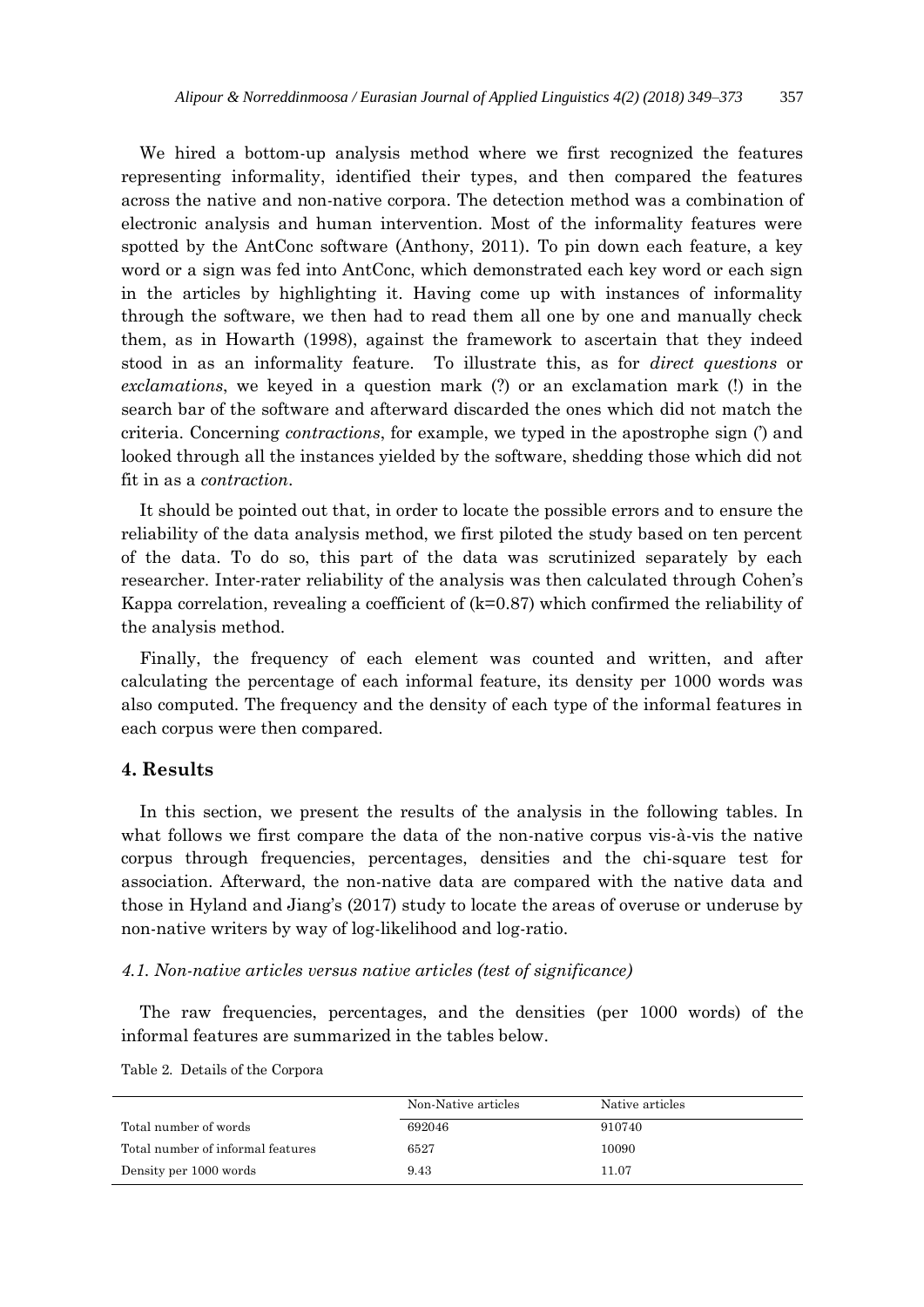In the comparison between the native and non-native corpora, Table 2 indicates that out of 692046 words in the non-native articles, 6527 signaled informality. On the other hand, out of 910740 words in the native articles, 10090 informal features were detected. As illustrated by the log-likelihood index in Table 11 below, it can be seen that informal features were utilized more intensively by the native writers, indicating an underuse of these feature by the non-native writers.

| Informal features                 | Non-Native Articles |         | Native Articles  |         |  |
|-----------------------------------|---------------------|---------|------------------|---------|--|
|                                   | Frequency $(\%)$    | Density | Frequency $(\%)$ | Density |  |
| 1. First person pronouns          | 455(6.97)           | 0.65    | 1980(19.62)      | 2.17    |  |
| 2. Unattendant anaphoric pronouns | 2022(30.97)         | 2.9     | 3346(33.16)      | 3.67    |  |
| 3. Split infinitives              | 23(0.35)            | 0.03    | 95(0.94)         | 0.10    |  |
| 4. Sentence initial conjunctions  | 3174(48.67)         | 4.58    | 3947(39.15)      | 4.33    |  |
| 5. Sentence final prepositions    | 49(0.75)            | 0.07    | 46(0.45)         | 0.05    |  |
| 6. Listing expressions            | 39(0.59)            | 0.05    | 159(1.58)        | 0.17    |  |
| 7. Second person pronouns         | 343(5.25)           | 0.49    | 141(1.39)        | 0.15    |  |
| 8. Contractions                   | 46(0.7)             | 0.06    | 73(0.72)         | 0.08    |  |
| 9. Direct questions               | 350(5.36)           | 0.50    | 277(2.74)        | 0.30    |  |
| 10. Exclamations                  | 26(0.39)            | 0.03    | 26(0.25)         | 0.02    |  |

Table 3. Results of Informal Features in Native and Non-Native Articles

According to Table 3, *sentence initial conjunctions* were the most frequent informal feature used by the writers of both native and non-native articles. They were used 3174 times, which equals 48.67 % of all the informal features in the Iranian nonnative corpus, and 3947 times amounting to 39.1% in the native corpus. Nonetheless, *exclamation marks* were the least frequent informal feature in both corpora, employed 26 times (0.39%) in the Iranian non-native articles and 26 times (0.25 %) in the native articles.

In order to tease out whether or not the differences in the use of informality features across the two corpora were statistically significant, we carried out a significance test, chi-square test for independence ( $a < .05$ ), which in the present study illustrates the relationship, if any, between the use of informality in academic writing and being a native or non-native writer. It is worth noting that, due to the gap in the total number of words in each corpus, the data in the non-native corpus were normalized on the basis of the data in the native corpus prior to being fed into SPSS (version 21).

Table 4. Result of Chi-square

| Person Chi Square for Native and Non-Native Articles |                    |      |                                     |  |  |  |
|------------------------------------------------------|--------------------|------|-------------------------------------|--|--|--|
| Pearson Chi Sqaure                                   | Value $1013.412^a$ | Df 9 | Asymp.sig. $(2\textrm{-sided})$ 000 |  |  |  |

As can be seen in Table 4, chi-square  $(0.0< 0.05)$ , which was conducted for all informality features, also manifests significant differences in the frequency rates of the informal features in the two corpora**.**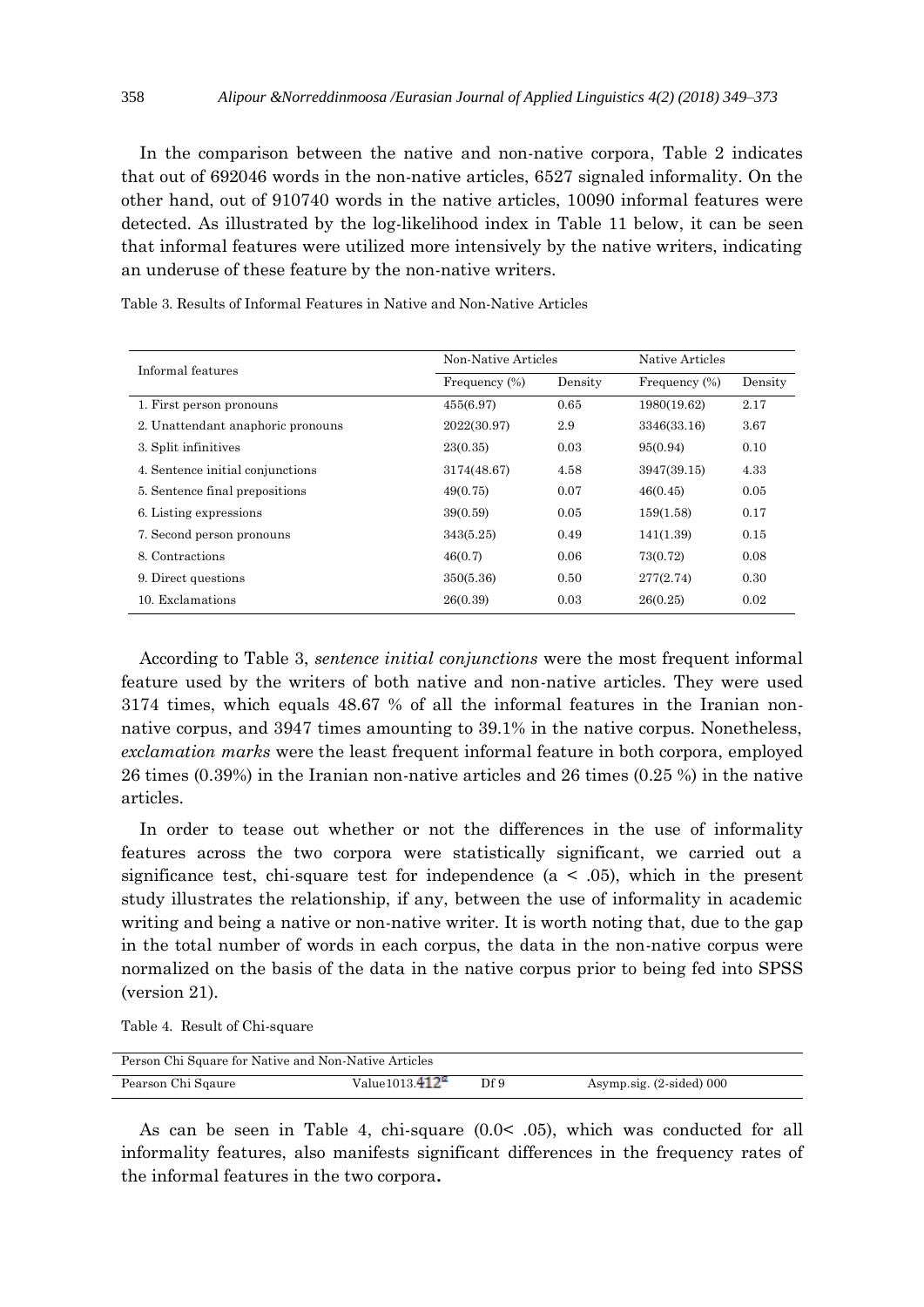| Informal features                    | Non-Native articles |               | Native articles |               | Total |
|--------------------------------------|---------------------|---------------|-----------------|---------------|-------|
|                                      | Count               | Std.Residuals | Count           | Std.Residuals | Count |
| 1. First person pronouns             | 598                 | $-17.1$       | 1980            | 15.7          | 2578  |
| 2. Unattendant anaphoric<br>pronouns | 2660                | $-1.9$        | 3346            | 1.8           | 6004  |
| 3. Split infinitives                 | 30                  | $-3.6$        | 95              | 3.3           | 125   |
| 4. Sentence initial conjunctions     | 4177                | 7.2           | 3947            | $-6.7$        | 8124  |
| 5. Sentence final prepositions       | 64                  | 1.9           | 46              | $-1.7$        | 110   |
| 6. Listing expressions               | 51                  | $-4.6$        | 159             | 4.3           | 210   |
| 7. Second person pronouns            | 451                 | 10.8          | 141             | $-10.00$      | 592   |
| 8. Contractions                      | 60                  | $-0.1$        | 73              | 0.1           | 133   |
| 9. Direct questions                  | 460                 | 6.6           | 277             | $-6.1$        | 737   |
| 10. Exclamations                     | 34                  | $1.2\,$       | 26              | $-1.1$        | 60    |

Table 5. The Standardized Residuals for Native and Non-Native articles

As Table 5 reveals, the standardized residuals for the *sentence final proposition*, *contractions, un attendant anaphoric pronouns, exclamation marks* are between + 1.96 and – 1.96, illustrating no significant differences between non-native and native articles in these features. However, there seems to be significant differences in the use of the other informal features between the two corpora, by having the standard residuals which are more than +1.96 and less than -1.96. Therefore, they can be said that these features account for the differences in the use of informal features between native and non-native articles as depicted by the chi-square above.

# *4.2. Log-likelihood and effect size*

Log-likelihood is a measure of statistical significance which allows the researcher to decide if a difference exists between two corpora, but not revealing how large or how significant the difference is. This is a sore issue which can be ameliorated by means of the Log Ratio which is an effect-size statistic, demonstrating the magnitude of the variance between two corpora for a given feature by comparing its relative frequency in one corpus to that of the same feature in a second corpus. In simple terms, Log Ratio means how many times bigger the relative frequency is in one corpus relative to the other (Hardie, 2014; Johnston, Berry, Mielke, 2006; Reyson, 2008). This section embraces a blow-by-blow analysis of overuse or underuse of the above informality features in the non-native corpus relative to two other corpora, namely the native corpus compiled in the present research and the one in Hyland and Jiang's (2017) study. Hyland and Jiang's corpus of applied linguistics research articles in English included 30 articles published in 2015 with a total number of 237,452 words. By and large, the results which cropped up in our investigation were not symptomatic of any appropriate use of the features by the non-native writers.

We bring up each informality feature below and provide the figures pertaining to the log-likelihood and the Log Ratio. It should be noted that, in the following tables, (%1) and (%2) values depict relative frequencies in the non-native corpus and the native corpus/Hyland and Jiang's corpus respectively. Moreover, (+) indicates overuse in the non-native corpus and (-) underuse. Furthermore, if a feature has a comparable relative frequency in the no-native corpus and the native corpus/Hyland and Jiang's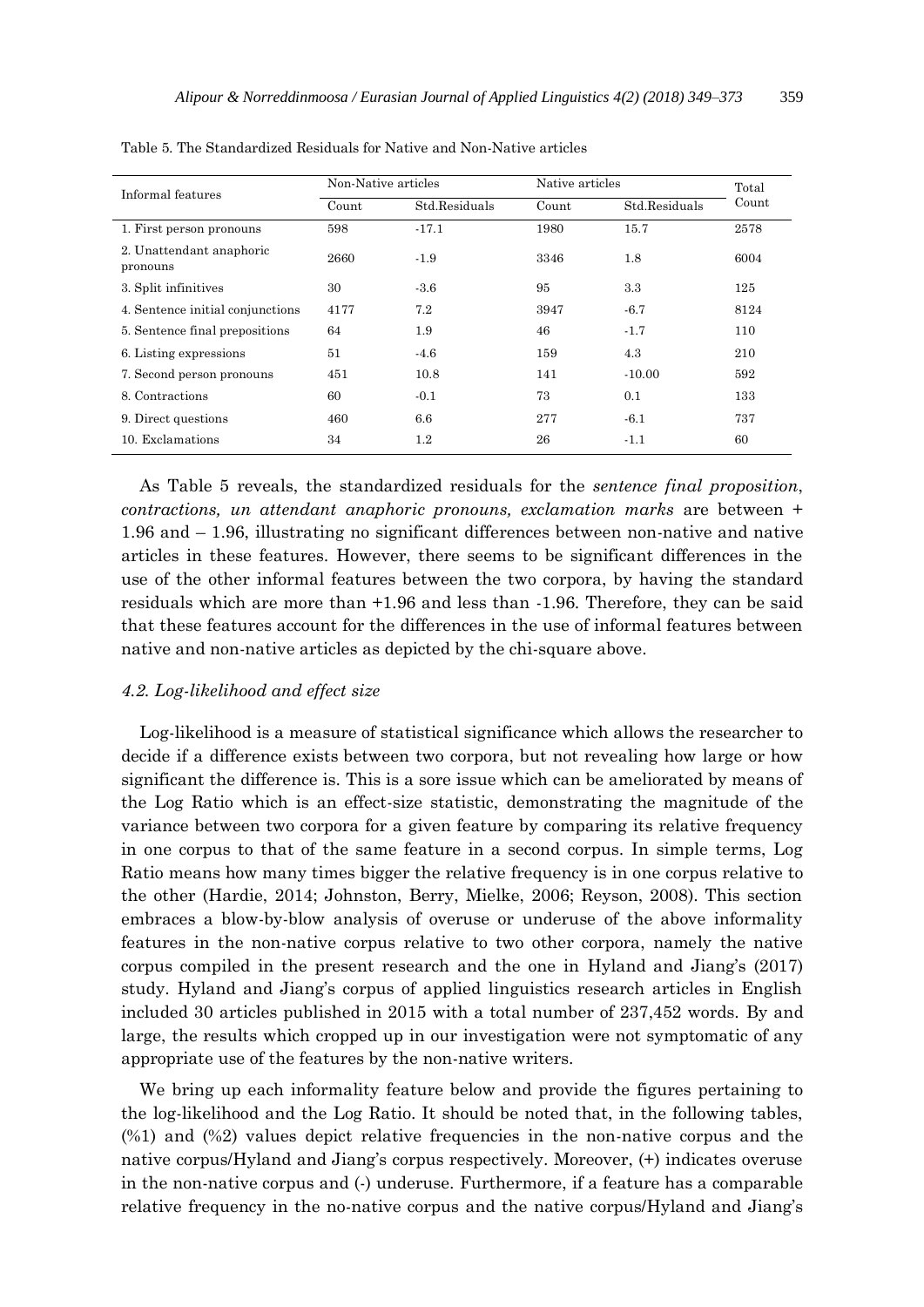corpus, the binary log of the ratio is 0. In case it is 2 times more frequent, the binary log of the ratio equals 1, and if it is 4 times more recurrent, the binary log of the ratio amounts to 2, and so forth.

# *4.2.1. Cases of overuse*

Of the ten features scrutinized for log-likelihood, *initial conjunctions*, *second person pronouns*, *sentence final prepositions*, *exclamations*, and *direct questions* were overused by the Iranian writers compared to the native British English writers, who make up the main touchstone corpus. Nevertheless, apart from *initial conjunctions*  and *direct questions*, they all showed underuse relative to Hyland and Jiang's (2017) corpus.

Table 6. Log-likelihood and Effect Size for Sentence Initial Conjunctions

|            | %1   | %2       | LogRatio |                   | %1       | %2 | LogRatio |
|------------|------|----------|----------|-------------------|----------|----|----------|
| Non-native | 0.46 |          | 0.08     | Non-native        | 0.46     |    | 1.21     |
| Native     |      | $0.43 +$ |          | Hyland &<br>Jiang | $0.38 +$ |    |          |

Table 7. Log-likelihood and Effect Size for Second Person Pronouns

|            | %1   | %2      | LogRatio |                   | %1       | %2 | LogRatio |
|------------|------|---------|----------|-------------------|----------|----|----------|
| Non-native | 0.05 |         | 1.68     | Non-native        | 0.05     |    | $-1.01$  |
| Native     |      | $0.02+$ |          | Hyland &<br>Jiang | $0.10 -$ |    |          |

Table 8. Log-likelihood and Effect Size for Sentence Final Prepositions

|            | %1   | %2      | LogRatio |                   | %1       | %2 | LogRatio |
|------------|------|---------|----------|-------------------|----------|----|----------|
| Non-native | 0.01 |         | 0.49     | Non-native        | 0.01     |    | $-0.45$  |
| Native     |      | $0.01+$ |          | Hyland &<br>Jiang | $0.01 -$ |    |          |

Table 9. Log-likelihood and Effect Size for Exclamations

|            | %1       | %2       | LogRatio |                   | %1       | %2 | LogRatio |
|------------|----------|----------|----------|-------------------|----------|----|----------|
| Non-native | $_{0.9}$ |          | 0.40     | Non-native        | 0.9      |    | $-1.09$  |
| Native     |          | $0.00 +$ |          | Hyland &<br>Jiang | $0.01 -$ |    |          |

Table 10. Log-likelihood and Effect Size for Direct Questions

|            | %1   | %2       | LogRatio |                   | %1      | %2 | LogRatio |
|------------|------|----------|----------|-------------------|---------|----|----------|
| Non-native | 0.05 |          | 0.73     | Non-native        | 0.05    |    | 4.59     |
| Native     |      | $0.03 +$ |          | Hyland &<br>Jiang | $0.0 +$ |    |          |

As evident in the tables, the most conspicuous cases of informality overuse by the non-natives were *second person pronouns* and *direct questions* based on the Log Ratios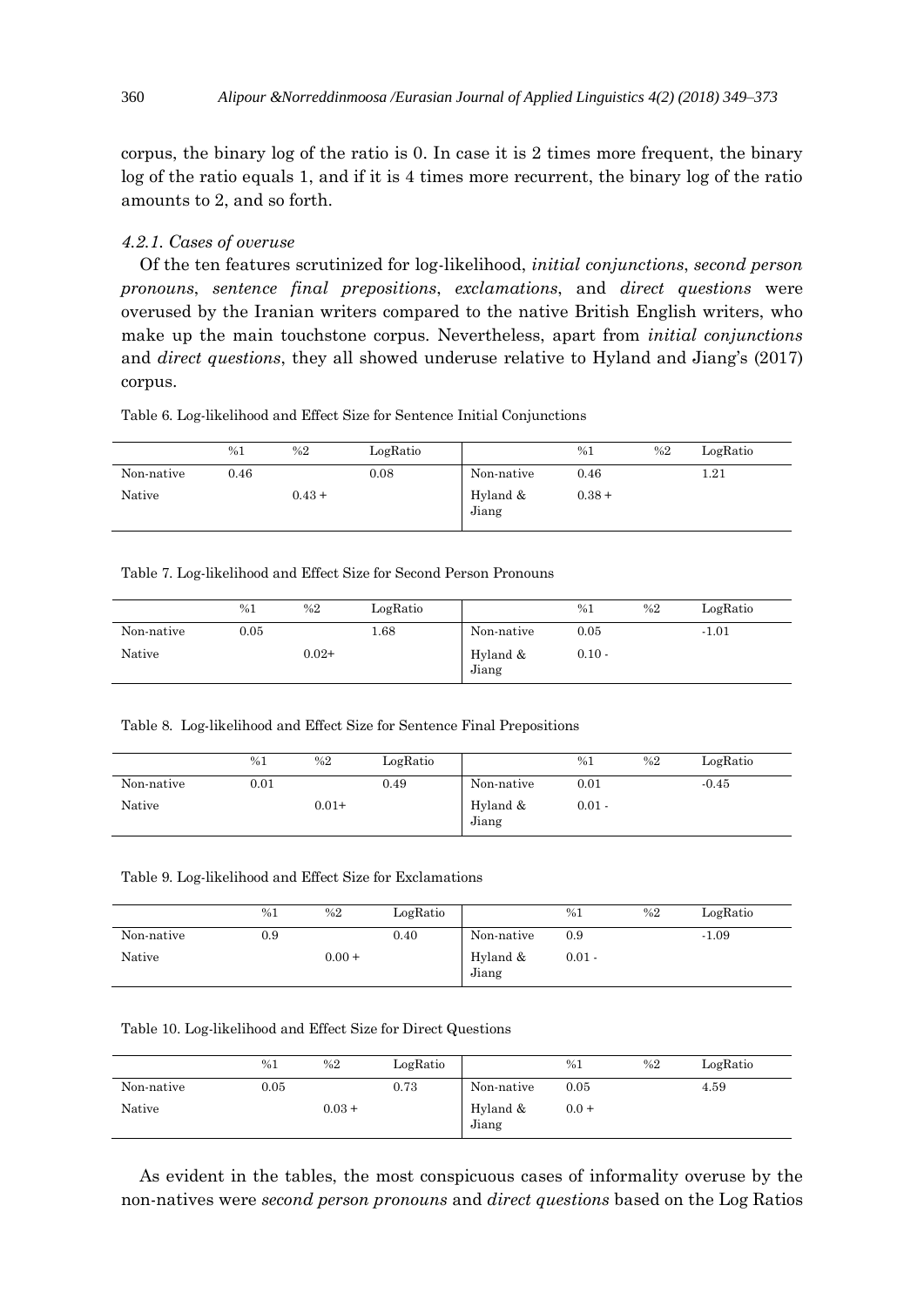which indicate that they were made use of by Iranian writers approximately three times and twice more respectively in comparison to the natives, whereas the ratio pertaining to *initial conjunctions* (0.08) is manifest of a negligible overuse, which can also be regarded as the only case of appropriate use of informality. With respect to Hyland and Jiang's (2017) corpus, *initial conjunctions* and *direct questions* were also applied with markedly greater frequencies by the non-natives, while they underused the other features.

#### *4.2.2. Cases of underuse*

The results divulge that the overall occurrence rate of informality features in the non-native articles was an instance of underuse of roughly 25 percent compared to the native corpus and 100 percent relative to Hyland and Jiang's (2017) corpus according to the effect sizes in Table 11. The features which represent underuse by the Iranian authors vis-à-vis the native and Hyland and Jiang's corpora include *first person pronouns*, *unattended anaphoric pronouns*, *listing expressions*, *contractions*, and *split infinitives*.

Table 11. Log-likelihood and Effect Size for Overall Informal Features

|            | %1   | %2     | LogRatio |                | %1     | %2 | LogRatio |
|------------|------|--------|----------|----------------|--------|----|----------|
| Non-native | 0.94 |        | $-0.23$  | Non-native     | 0.94   |    | $-1.02$  |
| Native     |      | 1.11 - |          | Hyland & Jiang | 1.91 - |    |          |

Table 12. Log-likelihood and Effect Size for First Person Pronouns

|            | %1   | %2       | LogRatio |                | %1       | %2 | LogRatio |
|------------|------|----------|----------|----------------|----------|----|----------|
| Non-native | 0.07 |          | $-1.73$  | Non-native     | 0.07     |    | $-2.99$  |
| Native     |      | $0.22$ - |          | Hyland & Jiang | $0.52 -$ |    |          |

Table 13. Log-likelihood and Effect Size for Unattended Anaphoric Pronouns

|            | %1   | %2       | LogRatio |                | %1       | %2 | LogRatio |
|------------|------|----------|----------|----------------|----------|----|----------|
| Non-native | 0.29 |          | $-0.33$  | Non-native     | 0.29     |    | $-1.29$  |
| Native     |      | $0.37 -$ |          | Hyland & Jiang | $0.72$ - |    |          |

#### Table 14. Log-likelihood and Effect Size for Listing Expressions

|            | %1   | %2       | LogRatio |                | %1        | %2 | LogRatio |
|------------|------|----------|----------|----------------|-----------|----|----------|
| Non-native | 0.01 |          | $-1.63$  | Non-native     | $_{0.01}$ |    | $-1.75$  |
| Native     |      | $0.02$ - |          | Hyland & Jiang | $0.02 -$  |    |          |

Table 15. Log-likelihood and Effect Size for Contractions

|            | %1        | %2       | LogRatio |                | %1        | %2 | LogRatio |
|------------|-----------|----------|----------|----------------|-----------|----|----------|
| Non-native | $_{0.07}$ |          | $-0.27$  | Non-native     | $_{0.07}$ |    | $-1.02$  |
| Native     |           | $0.01 -$ |          | Hyland & Jiang | $0.13 -$  |    |          |

Table 16. Log-likelihood and Effect Size for Split Infinitives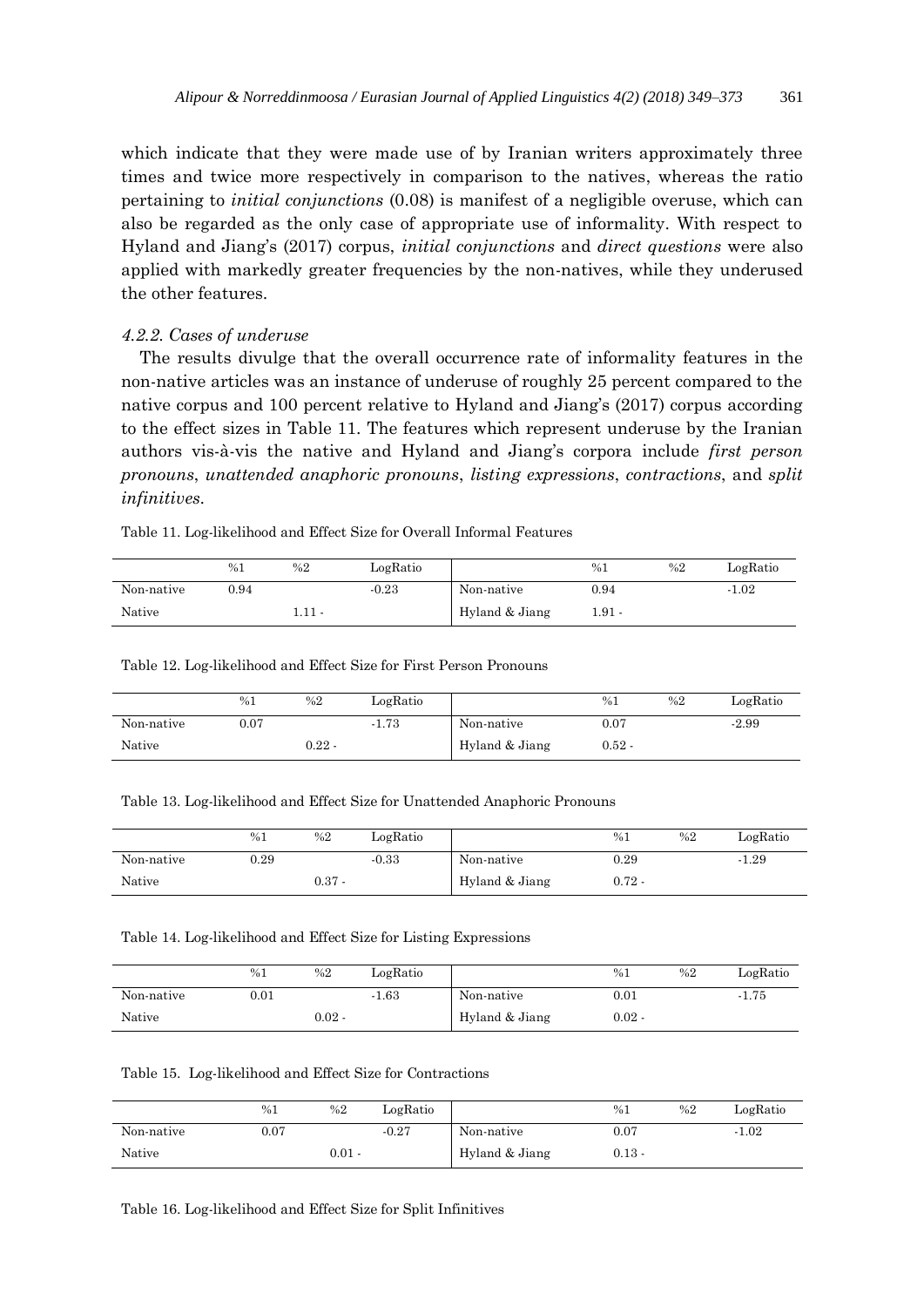|            | %1       | %2   | LogRatio |                | %1       | %2 | LogRatio |
|------------|----------|------|----------|----------------|----------|----|----------|
| Non-native | $_{0.0}$ |      | $-1.65$  | Non-native     | 0.0      |    | $-2.66$  |
| Native     |          | 0.01 |          | Hyland & Jiang | $0.02 -$ |    |          |
|            |          |      |          |                |          |    |          |

In accord with the figures in Tables 12 to 16, comparing to the native articles, *first person pronouns*, *listing expressions*, and *split infinitives* are the feature which were most substantially underused in the non-native articles with nearly three to four times lower deployment rates (Log Ratios=1.73, 1.63, and 1.65 respectively). The same also holds water for Hyland and Jiang's (2017) corpus where all these features were employed more frequently in their corpus than ours, somewhere in the vicinity of twice (*contractions*), three times (*unattended anaphoric pronouns* and *listing expressions*), five times (*split infinitives*), and eight times (*first person pronouns*) more.

## *4.3. How does informality behave?*

Overall, the results indicate that concerning the different use of informal features in the native and Iranian non-native articles, authors employ informal features such as *first person pronouns, listing expressions*, *second person pronoun*, *split infinitives, direct questions* and *sentence initial conjunctions* with different frequencies. Therefore, while informal features are employed more in applied linguistics research articles written by native writers, this is owing to some informal features and hangs on the two corpora and the features in focus. Even in our corpus, the differences in using informal features do not transpire in all features and there are no significant differences between non-natives and natives in employing *sentence final proposition*, *contractions, unattendant anaphoric pronouns, exclamation marks*.

As Table 3 portrays, *first person pronouns*, *unattendant anaphoric pronouns, sentence initial conjunctions, second person pronouns*, and *direct questions* comprise the major bulk of informality features in both corpora, accounting for 97.22 percent of all elements in the non-native corpus and 96.06 percent in the native corpus. That is why we merely discuss each of these features and dispense with the discussion of the other features as they altogether make up a minute proportion of informality combed for in the articles.

**First person pronouns**: They are pronouns which refer to the name(s) of author(s) (Chang & Swales, 1999). Personal pronouns are primarily exploited in research articles to illuminate the work developed by the author and set out the research procedure (Hyland, 2001, p. 220). These are strategic assets which are the key to building the writer's facade by placing them in their academic discipline and contributing to their image of expertise (Kuo, 1999; Tang & John, 1999). They are the second most frequent element in Hyland & Jiang's (2017) corpus, but the third most recurrent one in our non-native and native corpora. The striking point about them, however, is that Iranian English writers tend to underutilize them in articles of applied linguistics comparing to native British writers by approximately one third. This underuse is even more discernible relative to Hyland & Jiang's corpus by roughly one sixth. Table 17 manifests the use of *I* and *we* in our corpora, showing that Iranian non-natives generally fail to comply with native speakers' norms of applying these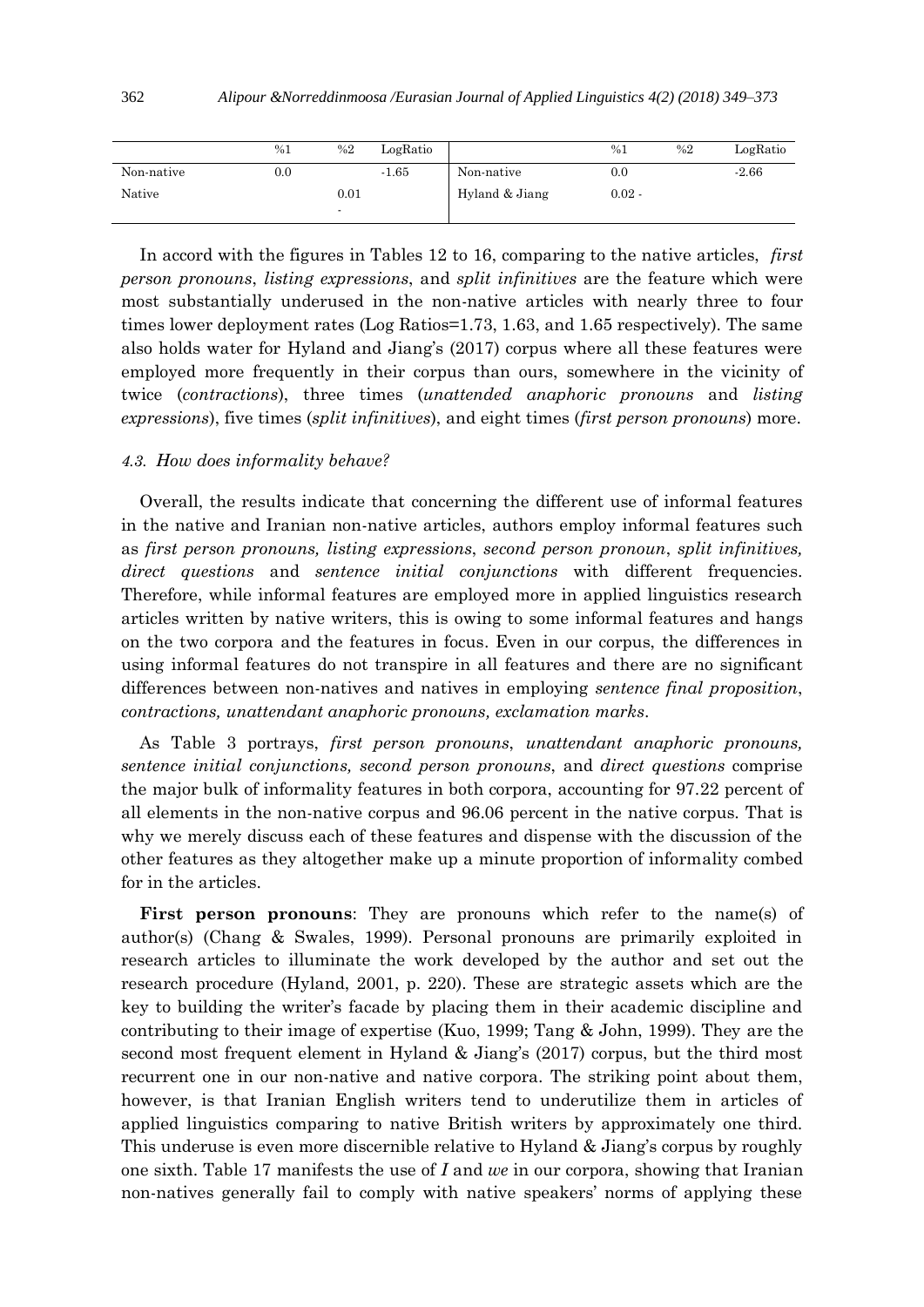pronouns both in terms of the rate of using them and also the type of pronoun, as they make use of very few cases of *I*.

|    | Non-native corpus |         | Native corpus |         |  |
|----|-------------------|---------|---------------|---------|--|
|    | Frequency         | Density | Frequency     | Density |  |
|    | 59                | 0.08    | 686           | 0.75    |  |
| We | 396               | 0.57    | 1294          | 1.42    |  |

Table 17. Details of First Person Pronouns in the Non-native and Native Corpora

This disposition observed in the present study is in line with previous studies on the use of *first person pronouns* by non-native speakers from different backgrounds, for example, Hyland's (2002a) study of non-native undergraduate writings, Ivanic and Camps's (2001) study of Mexican postgraduate students' academic writings, and Martinez's (2000) study about writings by Spanish non-native speakers of English. Attarn (2014) and Zarei and Mansoori (2011) also presented that self-mentions are applied more by native writers than non-native writers. Furthermore, Martinez (2005) holds that this resource is highly challenging for non-native English-speaking writers.

Our observation runs counter to Hyland and Jiang (2017) who found an increase in the use of these pronouns, claiming that it stems from the more pronounced participation of non-native speakers of English in publishing articles on the ground that they are not as sensitive as native speakers to personal projection and authority denoted by *first person pronouns*. Hyland and Jiang's discovery is also backed up by Seone (2013) who traced that the surge in the use of *I* and *we* is associated with a plunge in the use of *passives*. It appears that our outcome conforms to Seone because English articles written by Iranians are generally characterized by a great degree of passivation although we did not scrutinize passives in our analysis, but through personal encounters and experience.

It can be noticed that the reasonable explanation for this difference between native and non-native writers can stem from cultural differences. Iranian academics generally believe that resorting to *first person pronouns* is an inappropriate strategy based on their culture and prefer to use *third person pronouns*, expressions such as *the researcher(s)*, or *passive structures* to introduce themselves. On the other hand, native writers tend to be more direct than indirect, so they show a stronger inclination to make use of these features. Some researchers, such as Kaplan (1966) and Hofstede (1991) asserted that Iranians tend to be more indirect than direct. In the examples below, the pronoun *I* refers to the current writer and the pronoun *we* refers to more than one writer.

Ex 1: **We** can gain a more nuanced view of the spread of vocabulary across subcorpora by quantifying the overlaps between each. (Native corpus, Durrant, 2014)

Ex 2: You will recall from the introduction section that **I** regarded Iran and Saudi Arabia`s changes in areas of focus, followed by changing their discursive tones, as dialectical variation. (Non-native corpus, Vakili Latif, 2016)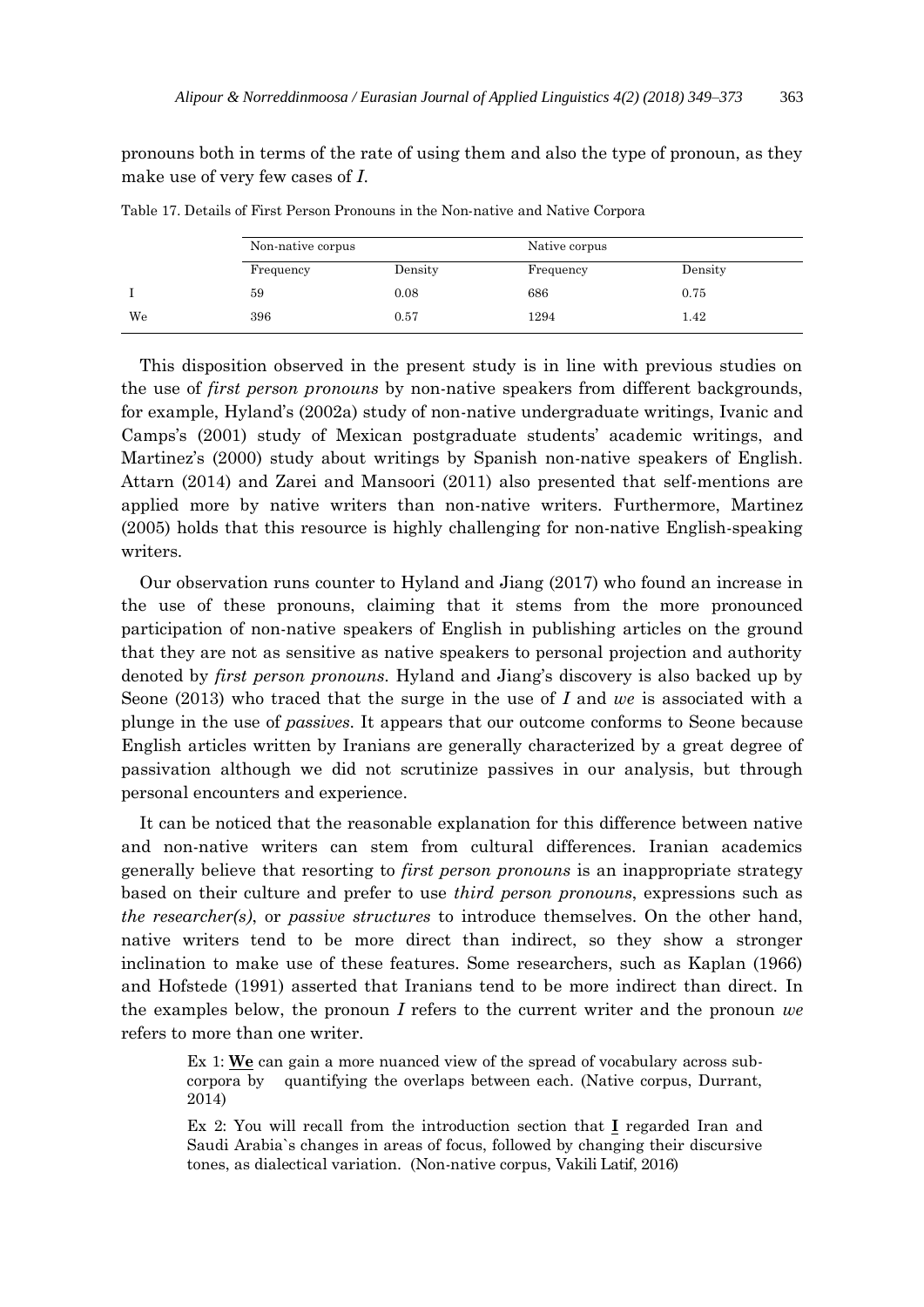**Sentence initial conjunctions:** These elements are inclined to transpire mostly in spoken language and spontaneous language production (Chafe, 1986b). Concerning the frequencies and occurrences of informal features, *sentence initial conjunctions* are the most frequent type of informal features in both native and non-native articles and are overemployed by non-native writers, though slightly. This overuse is also perceived in the writings of Chinese (Milton & Tsang, 1993), Cantonese (Field & Yip, 1992), and Norwegian (Evensen & Rygh, 1988) non-native speakers of English. Based on Tables 18 and 19, natives and non-natives also differ in terms of instances of conjunction although the most recurrent element in both corpora is *however*, with a density greater than 0.47. It is also the element with the highest density in Hyland and Jiang's (2017) corpus. Of the most frequent conjunctions in the native articles, *for example*, *indeed*, *hence*, and *so* are absent in the non-native articles, and instead Iranian writes show a tendency to resort to *therefore*, *furthermore*, *moreover*, and *thus*.

| Non-native corpus | Frequency | Density |
|-------------------|-----------|---------|
| However           | 323       | 0.46    |
| Therefore         | 270       | 0.39    |
| Furthermore       | 171       | 0.24    |
| Moreover          | 99        | 0.14    |
| Also              | 92        | 0.13    |
| Finally           | 85        | 0.12    |
| First             | 85        | 0.12    |
| In addition       | 79        | 0.11    |
| Thus              | 66        | 0.09    |
| In fact           | 66        | 0.09    |

Table 18. Most frequent Initial Conjunctions and Conjunctive Adverbs in the Non-native Corpus

Table 19. Most frequent Initial Conjunctions and Conjunctive Adverbs in the Native Corpus

| Native      | Frequency | Density |
|-------------|-----------|---------|
| However     | 435       | 0.47    |
| For example | 257       | 0.28    |
| Indeed      | 112       | 0.12    |
| First       | 112       | 0.12    |
| Also        | 66        | 0.07    |
| Hence       | $52\,$    | 0.05    |
| Finally     | 46        | 0.05    |
| So          | 39        | 0.04    |
| In addition | 33        | 0.03    |
| And         | 19        | 0.02    |

The difference in using this feature in the two corpora may refer to the identities of these differing groups of writers. Hyland stresses that successful academic writing does not occur in a vacuum but hinges on a writer's estimation of a context. This is not to say that these conventions are fixed and monolithic – they change over time in response to changing circumstances – but discursive innovations emerge slowly and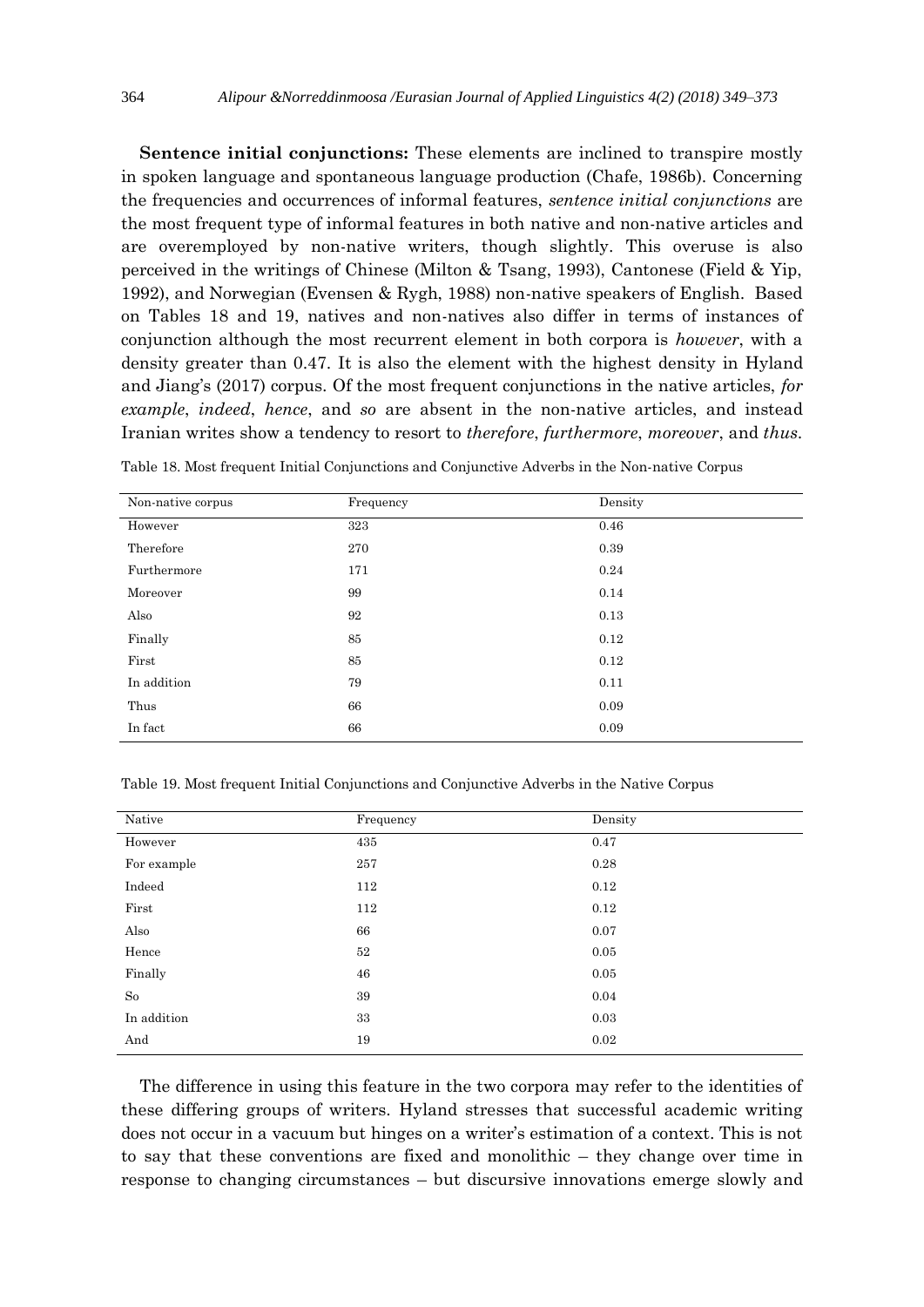disciplinary conventions are a valued symbolic resource in identity construction (Hyland, 2009). The following examples show how conjunctions are applied.

Ex 3: **Moreover**, regression analysis revealed that significant difference exists between EFL learners' self-efficacy and metacognitive awareness in predicting use of language learning strategies in a way that metacognitive awareness entered the model as the best predictor of language learning strategies. (Non-native corpus, Ghafournia & Afghari, 2013)

Ex 4: **However**, it is not the aim of conducting experiments in CDA to claim that the social, political, and historical dimensions of discourse are not important in the way that texts are interpreted. (Native corpus, Duff, 2015)

**Unattendant anaphoric pronouns:** These pronouns are also basically attached to spoken discourse and writers are advised to abstain from them (Geisler, Kaufer & Steinberg, 1985). Nonetheless, Swales and Feak (2012) argue that *anaphoric pronouns* enable writers to sound more dexterous and imposing. They are also found to occur frequently in academic texts thanks to their flexibility to refer to different segments of a text (Biber, et al., 1999) since these backward-pointing pronouns can refer to antecedents of any length (Hyland & Jiang, 2017). Iranian non-native writers of English appear to mildly underuse these pronouns in comparison to native writers and Hyland and Jiang's (2017) corpus.

|       | Non-native corpus |         | Native corpus |         |
|-------|-------------------|---------|---------------|---------|
|       | Frequency         | Density | Frequency     | Density |
| This  | 376               | 0.54    | 990           | 1.09    |
| That  | 250               | 0.36    | 360           | 0.39    |
| These | 76                | 0.19    | 205           | 0.22    |
| Those | 56                | 0.08    | 16            | 0.01    |
| It    | 1246              | 1.82    | 1775          | 1.96    |

Table 20. Most frequent Unattended Anaphoric Pronouns in the Non-native and Native Corpora

Following Table 20, the pronoun *it* is the most frequent pronoun in both corpora with close densities, but the pronoun *this* is used twice more by natives. Consider the examples below.

Ex 5: In other words, language learning is not a singular activity; rather **it** is invested with meaning across different material and discursive contexts. (Native corpus, Norris, 2016)

Ex 6: There seemed to be an obvious and intentional avoidance of taking a power position in news related to the crush, except where it came to responding to Iran's criticism of its mismanagement of the Hajj rituals. In fact, **this** was the one and only example of Saudi Arabia`s strong discourse which had been made on Sunday, 27 September 2015. (Non-native corpus, Mohseni, 2015)

**Second person pronouns**: Writers tend to employ *second person pronouns* to point to readers as specific or broad referents. These pronouns are, as well, more abundantly extant in spoken interactions, with *you* and *your* being by far more widespread in conversation than academic prose (Biber et al., 1999). This is why they introduce a sense of informality to academic articles to forge a relationship with readers. *Second person pronouns* are extremely overused by non-natives than natives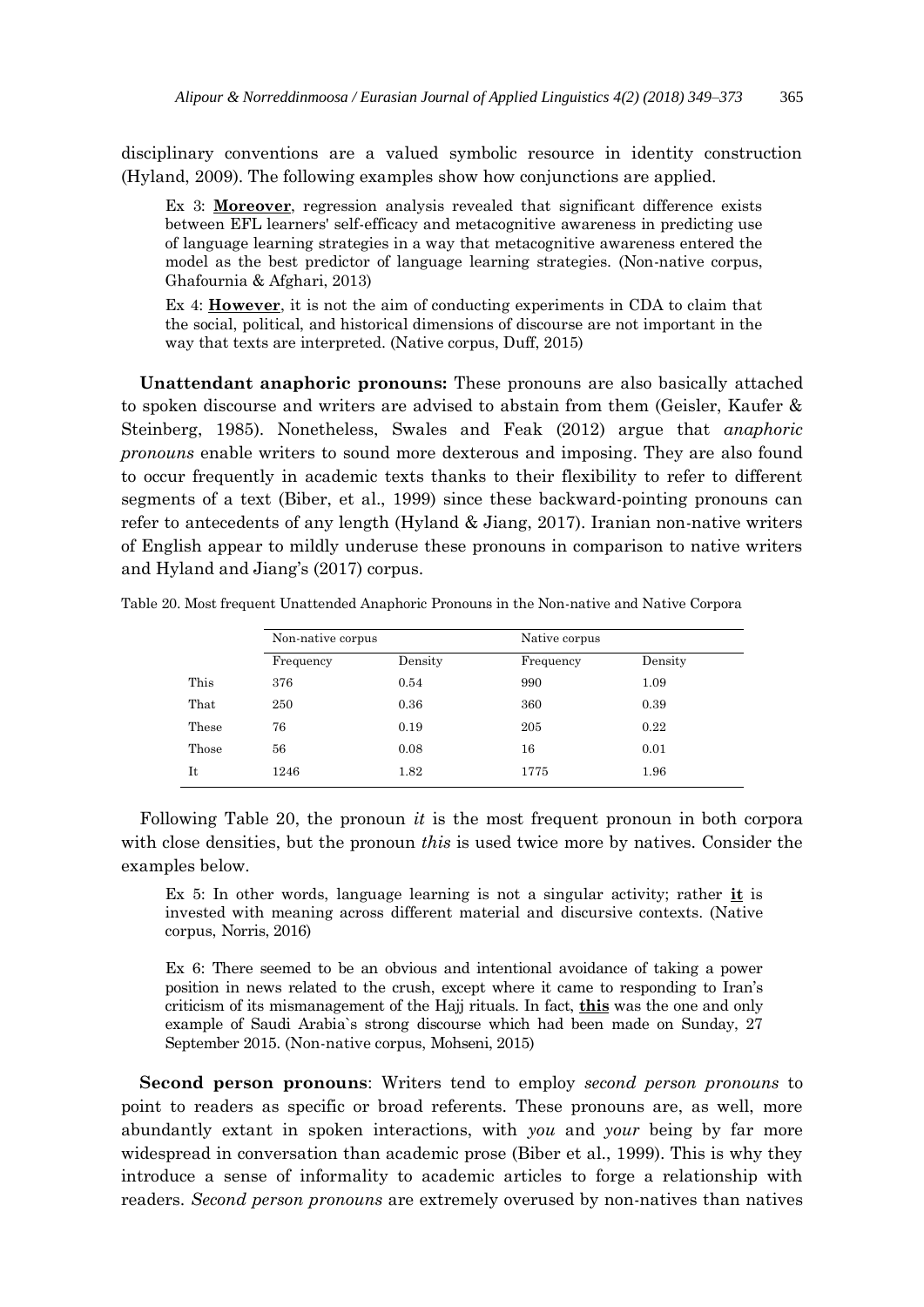and also vis-à-vis Hyland and Jiang's (2017) corpus. Blagojevic studied some languages which produce writer-based texts and some others select reader-oriented ones. A reason for this difference might be a social-rhetorical framework (Blagojevic, 2004). Therefore, it can be noticed that non-native writers are more reader-oriented. In other words, they tend to engage their reader more than native writers in their articles and build up closer rapport with them.

|      |           | Non-native corpus |           |         |
|------|-----------|-------------------|-----------|---------|
|      | Frequency | Density           | Frequency | Density |
| You  | 181       | 0.26              | 115       | 0.12    |
| Your | 162       | 0.23              | 26        | 0.02    |

Table 21. Most frequent Second Person Pronouns in the Non-native and Native Corpora

Table 21 represents the details of these pronouns in our corpora. These pronouns are generally deployed by writers to address readers as distinct or general referents, as in the following excerpts.

Ex 7: Self-confidence change: How do think learning English has changed the perception of **your** confidence and **your** learning ability? (Non-native corpus, Mazdayasna, & Noori, 2014)

Ex 8: The GP further drew attention to the fact that 'there are diagnoses that **you** cannot prove, because there is no test that will give **you** a scientific proof'. (Native corpus, Harding, 2014)

**Direct questions**: One way via which writers explicitly bring readers into their texts is the use of questions which has been given scant attention in previous studies. Raising questions serves as a predominant characteristic of academic discourse, which encourages utilizing queries or problems to decipher in the form of overt interrogatives (Hyland, 2002b). As many contrastive studies of spoken and written language have demonstrated, the use of direct questions is frequent in spoken language because they can invoke personal involvement among participants (e.g. Biber, 1988; Chafe, 1982; Nash, 1986; Tannen, 1982). Chang and Swales (1999) pointed out that *direct questions* may have a strong impact on writing, while *indirect questions* can be conservative. In academic writing, questions invite the reader to follow the writer's stance, seek engagement and lead readers to the writer's viewpoint (Hyland, 2002b). It was revealed that *direct question*s are applied more in non-native articles, depicting non-native writers' tendency towards asking *direct questions* in order not to sound tedious in their articles, and also representing that they are more comfortable than native writers to apply *direct questions* in their writings. As well, they are highly denser than Hyland and Jiang's (2017) corpus.

Ex 9: There is a need to compare and contrast existing secondary accounts, aiming both to correct inaccuracies in and considerably 'fill out' these accounts and assessments, but historical research should also, almost as a sine qua non, make reference to primary sources. **What kinds of primary source evidence are to be consulted, then, and how are primary sources to be sought out, evaluated, and utilized?** This is where the above considerations of the specific scope of ALH come firmly into play. (Native corpus, Smith , 2015)

Ex 10: **What types of CF are used by Iranian EFL teachers teaching in language institutes?** (Non-native corpus, Atai & Asadnia, 2016)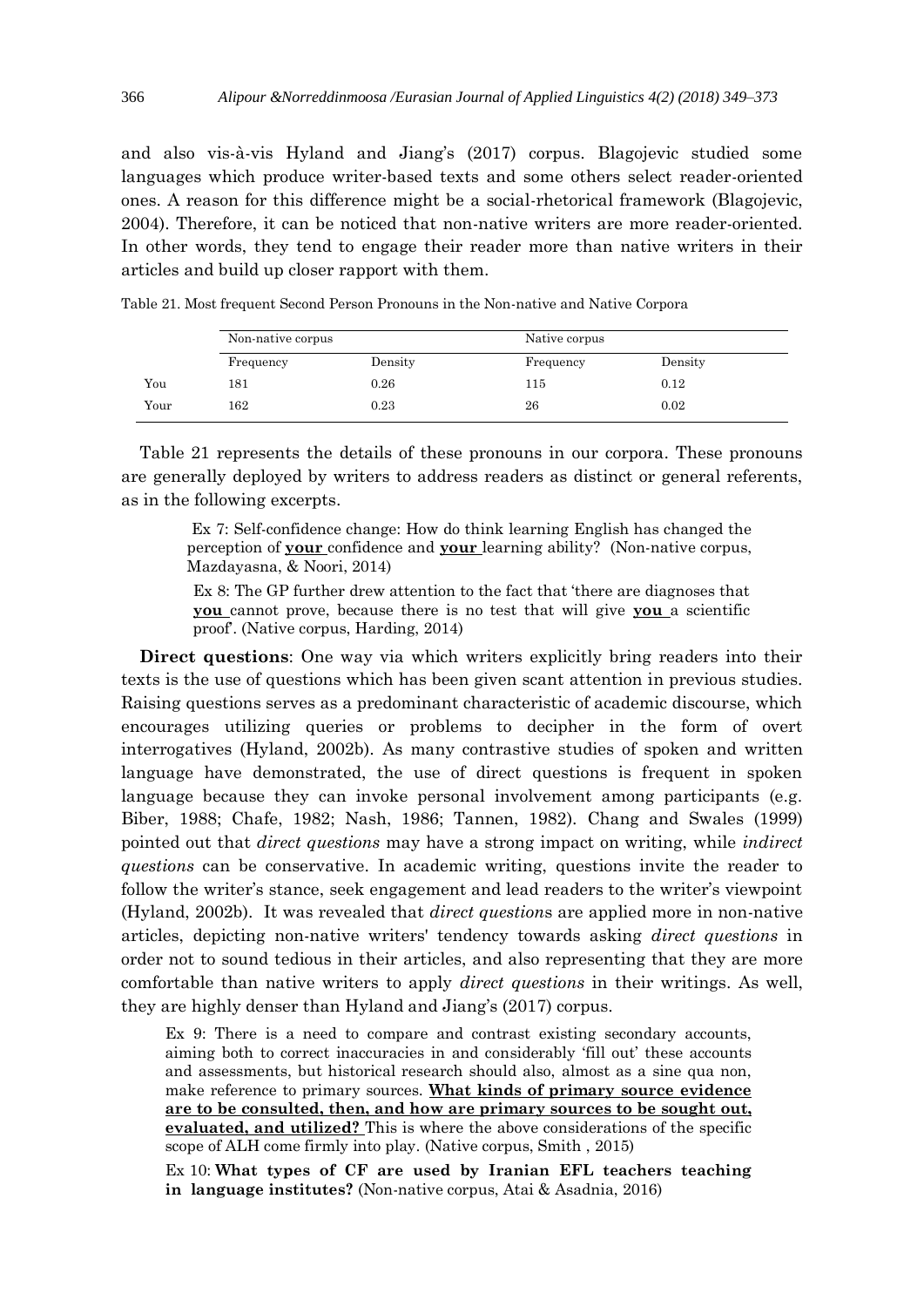# **5. Discussion and conclusions**

Native and non-native articles were compared in our study in view of the fact that non-native writers who write articles in English consider English as the lingua franca in the academic publishing world, and consequently they should be informed about the linguistic rules in this shared language. By showing these similarities and differences, non-native writers will be able to pursue this language of global academic publication more efficiently.

The overall findings of our study are comparable with previous findings from studies such as Cobb (2003), McCrostie (2008), Petch-Tyson (1998), and Leedham (2015) which indicate a greater use of informality by non-native writers. Shaw (1991) argues that non-native writers seem to be commonly affected by the discipline, genre, and the knowledge about the audience which give rise to their writings problems. Iranian non-natives' failure, therefore, may also be attributed to the nature of the academic article writing genre or the applied linguistics discipline which, as Hyland and Jiang (2017) revealed, has been less informal compared to the three other disciplines in their study. In their perusal of the norms which direct this genre and discipline, they make a lower use of informality, which can also be explicated in light of the particular audience for whom they write their articles. Their articles are usually read internally by a native Iranian audience with their own expectations. Being cognizant of the demands of a stern audience and stringent journal review policies which are not charitable to informality in this genre, Iranian research writers find themselves obliged to employ a smaller degree of informality in their texts.

An additional potential reason for the overall underuse of informality by Iranian non-native speakers can be related to the fact that some of these features, such as *anaphoric pronouns* and *initial conjunctions*, form lexical bundles and follow idiomaticity. Adel and Erman (2012) contend that these combinations tend to emerge more in native than non-native texts because natives possess a larger inventory of types and can make use of various forms. The same holds true for the Iranian authors who write articles in English, despite their highly advanced English proficiency. This is parallel with the conventions in phraseology (Erman, 2009) and findings in the area of lexical bundles (Chen & Baker, 2010). This underuse might also be the result of non-natives' conservatism, as put by Durrant and Schmitt (2009), which compels them to over-depend on more formal and common forms of language.

In agreement with lower use of informality by non-native writers in our result, one possible explanation for differences is that non-native writers tend to focus more on academic rules, textbooks, and formal writing, and they are more concerned with the structure of the English language. A further explanation behind this inappropriate usage is likely attributable to the more-or-less traditional type of instruction supplied in research writing and EAP classes in the Iranian academic context, which places an overemphasis on formal aspects of academic writing, overriding the role that informality can play in article development to engage readers and create more amicable writings. Distinctions between formal and informal writing might be introduced but not adequately taught and practiced. This conventional approach is reinvigorated in many academic writing guidebooks (Coffin et al., 2003). It can be said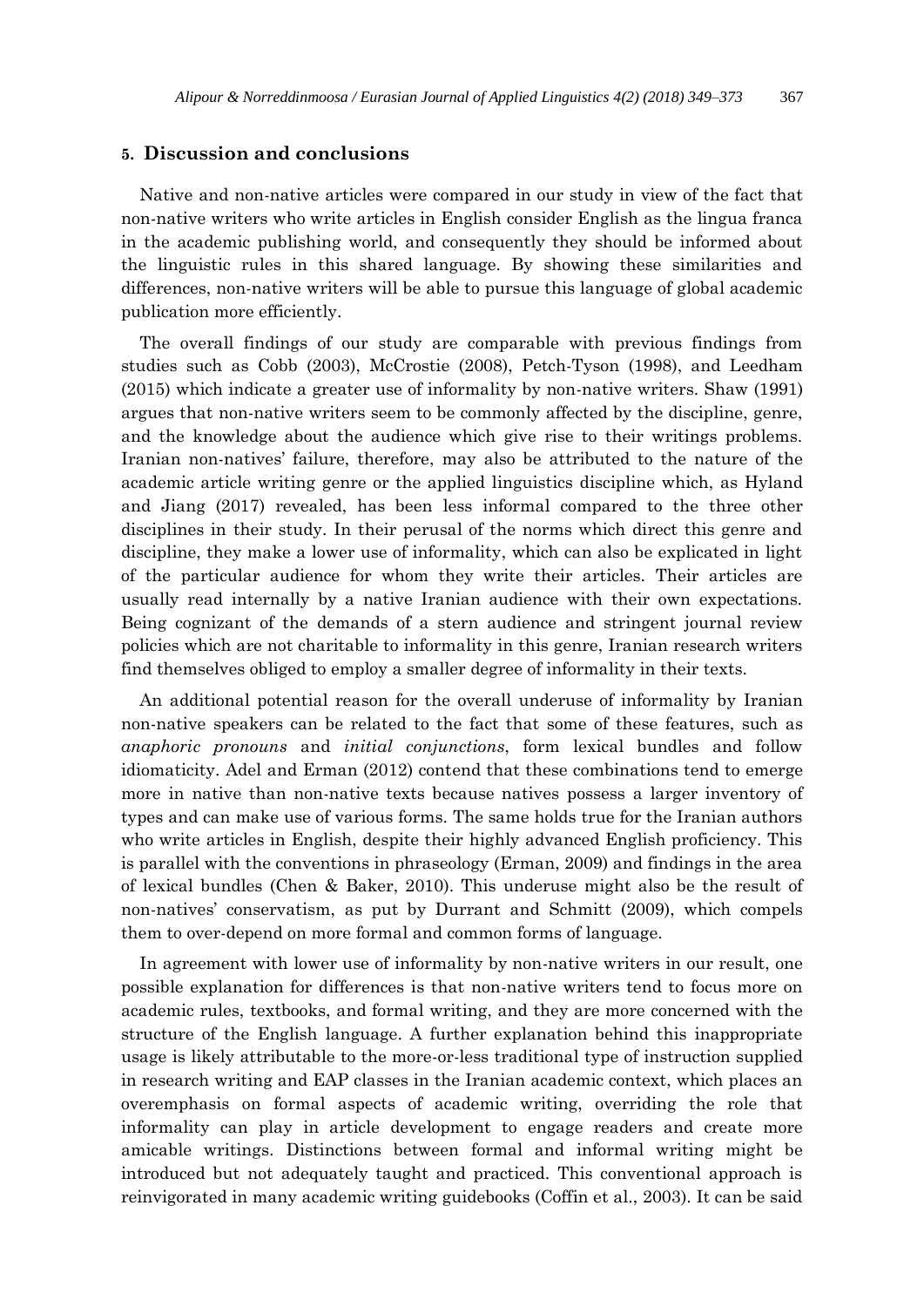that these difficulties in writing appear from a lack of proper awareness and training of these rules which govern academic writing in English.

Although our research indicates that we are witnessing intense employment of certain informality elements by native authors, it is substantial to avoid overemphasizing the range of the usage. There are influential promoters of genres including scholars who have financed eons into procuring their occult norms (Hyland & Jiang, 2017); hence, they judiciously resort to informal features. Native authors also apply these features on the ground that they unswervingly have to do with the rhetorical drives of the writing and ongoing alterations to rules of interpersonal coaxing.

One consequence of our results is the possible difficulties these differences create for learners and apprentice writers. Although informality might be regarded as a benefit to skilled essayists, it can render the liaisons the writer is struggling to generate with readers more intricate and swells to the difficulty of developing compositions by novice writers. It is crucial to adopt a more pronounced method which stresses teaching formality/informality, putting more weight on using authentic texts, including articles written by adroit native writers. Armed with this knowledge and subjected to a discovery-oriented writing approach, non-native researchers can autonomously unearth the uses of these features in academic prose and then translate them in their advanced writings to enhance their participation in the academia, boosting their chances of publishing articles in more esteemed English-medium journals.

Corpus-based instruction can expose the areas of overuse, underuse, or misuse (Flowerdew, 2001; Granger & Tribble, 1998; Hyland, 2001; Ragan, 2001). Specialized computerized corpora can go a long way to provide non-native researchers with concordances that display how informality functions in academic writing and bring to their attention the areas which are prone to deviations from native speakers' norms.

Our outcomes can offer ramifications meant for academic writers to become aware of different conventions governing this kind of genre (Adel & Erman, 2012; Chen & Baker, 2010). Informal features are used in dissimilar ways in native and non-native articles, which makes it important for teachers and ES/AP course designers to recognize this for instruction. These findings unravel what discourse features should be taught in the classrooms, and more certainly, what should be embedded into the EAP courses and textbooks. Academic writing materials developers should benefit from authentic research articles to showcase actual instances of informal language use, or they can include instruction on how to employ specific text analysis softwares, such as AntConc, so that learners can find out on their own how to correctly incorporate informality in their writings.

The findings of the study can also make non-native academic writers aware of the conventions of their English articles and help them to be careful in using different informal features to write their articles in a more natural way. A further strength of this study might be that it contributes to the improvement of the ability to understand the language of written academic discourse. Therefore, native and nonnative writers can improve their articles through developing conscious knowledge of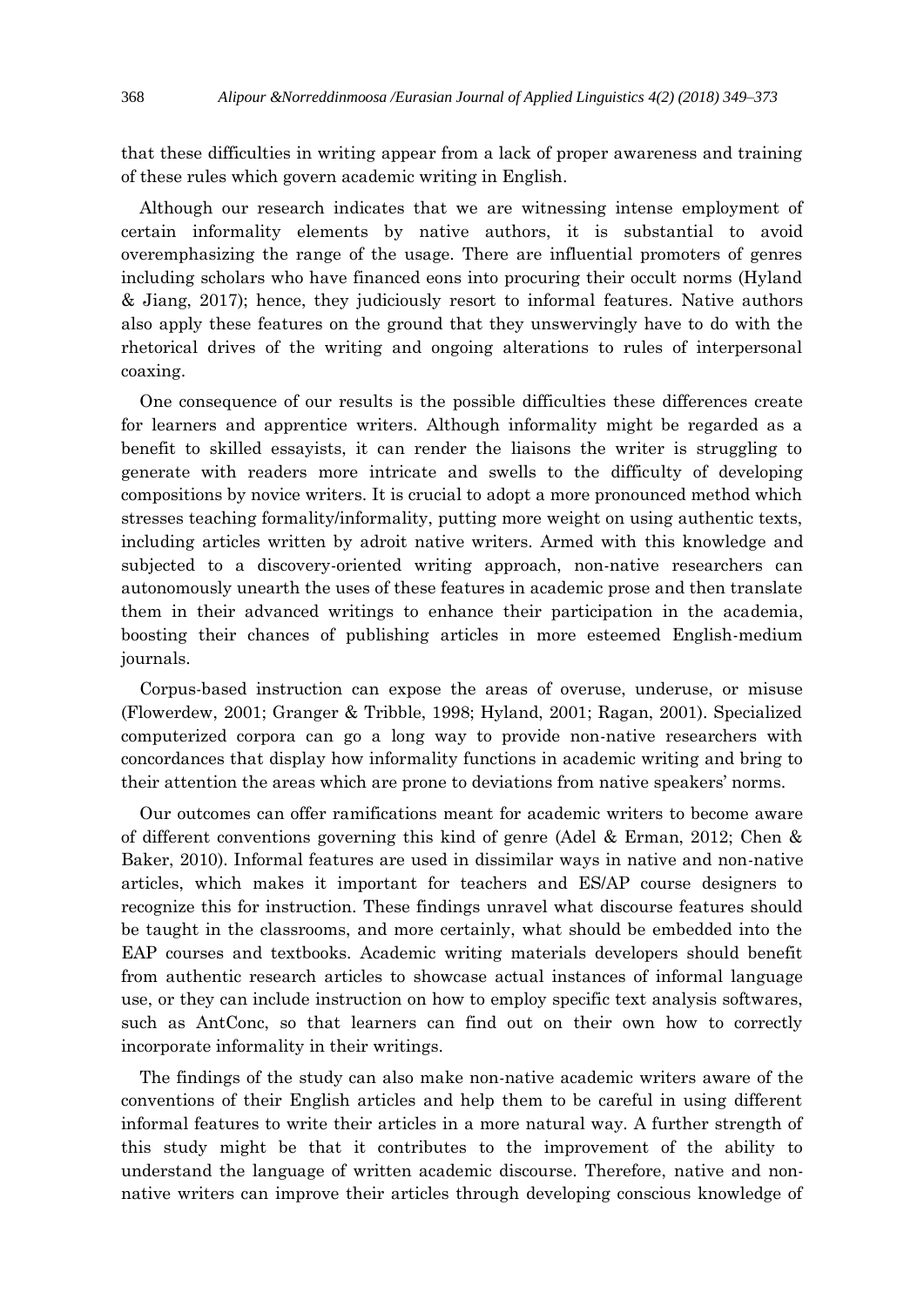the use and functions of informal features. Further, knowledge of the informal features might help them to understand and create an article with greater ease. The results can also inform those students who want to improve their writing process for a more successful academic career. They are suggested to devote a greater attention to the significant parts of the articles which are highlighted by informal features.

This study was a bid to highlight some of the challenges that non-native writers of English wrestle with in using informality in research articles. We think much more research has to be executed to gain more insights into this slippery concept. Especially, there ought to be more contrastive cross-linguistic and cross-disciplinary studies to understand the impacts of transfer and disciplinary variation on this type of advanced writing.

Due to the fact that research on informality in academic writing is still in its infancy, we must take heed of making strong generalizations about the dissimilarities between natives and non-natives as we only analyzed ten features in the framework which is not inclusive of its true essence. At the heart of informality also reside some other components, such as lexis, grammar, and pragmatic aspects, to which we and other researchers so far have been seemingly oblivious. As a result, further research needs to be performed to bridge this gap.

#### **References**

- Adel, A. (2008). Metadiscourse across three varieties of English: American, British and advanced learner English. In U. Connor, E. Nagelhout, & W. V. Rozycki (Eds*.), Contrastive rhetoric: Reaching to intercultural rhetoric* (45-62). Amsterdam: Bemjamins.
- Adel, A., & Erman, B. (2012). Recurrent word combinations in academic writing by native and non-native speakers of English: A lexical bundles approach. *English for Specific Purposes, 31*, 81-92.
- Alipour, M. & Matouri, H. (2017). Comparative study of reflexive metadiscourse in applied linguistics research articles published in international journals and in Iranian national journals. *ARTESOLESP E-Journal, 7*(1), 15-28.
- Anthony, L. (2011). *AntConc*3.4.3. http://www.laurenceanthony.net/software.html
- Atai, M. R., & Asadnia, F. (2016). The prestigious world university on its homepage: The promotional academic genre of overview. *Iranian Journal of Applied Linguistics*, *19*(1), 1- 34.
- Atkinson, D. (1999). *Scientific discourse in sociohistorical context: The philosophical transactions of the Royal Society of London*, 1675–1975. Mahwah, NJ: Lawrence Erlbaum.
- Attarn, A. (2014). Study of metadiscourse in ESP articles: A comparison of English articles written by Iranian and English native speakers. *International Journal of Learning, Teaching and Educational Research*, *5*(1), 63-71.
- Aufa, F. (2014). Should native speaker norms be taken into account?: A perspective in teaching EIL. *SELT, 11*, 152-258.
- Belcher, D. (2007). Seeking acceptance in an English-only research world. *Journal of Second Language Writing, 16*, 1–22.
- Bennet, K. (2009). English academic style manuals: A survey. *Journal of English for Academic Purposes*, *8*, 43-54.
- Biber, D. (1988). *Variation across speech and writing*. Cambridge: Cambridge University Press.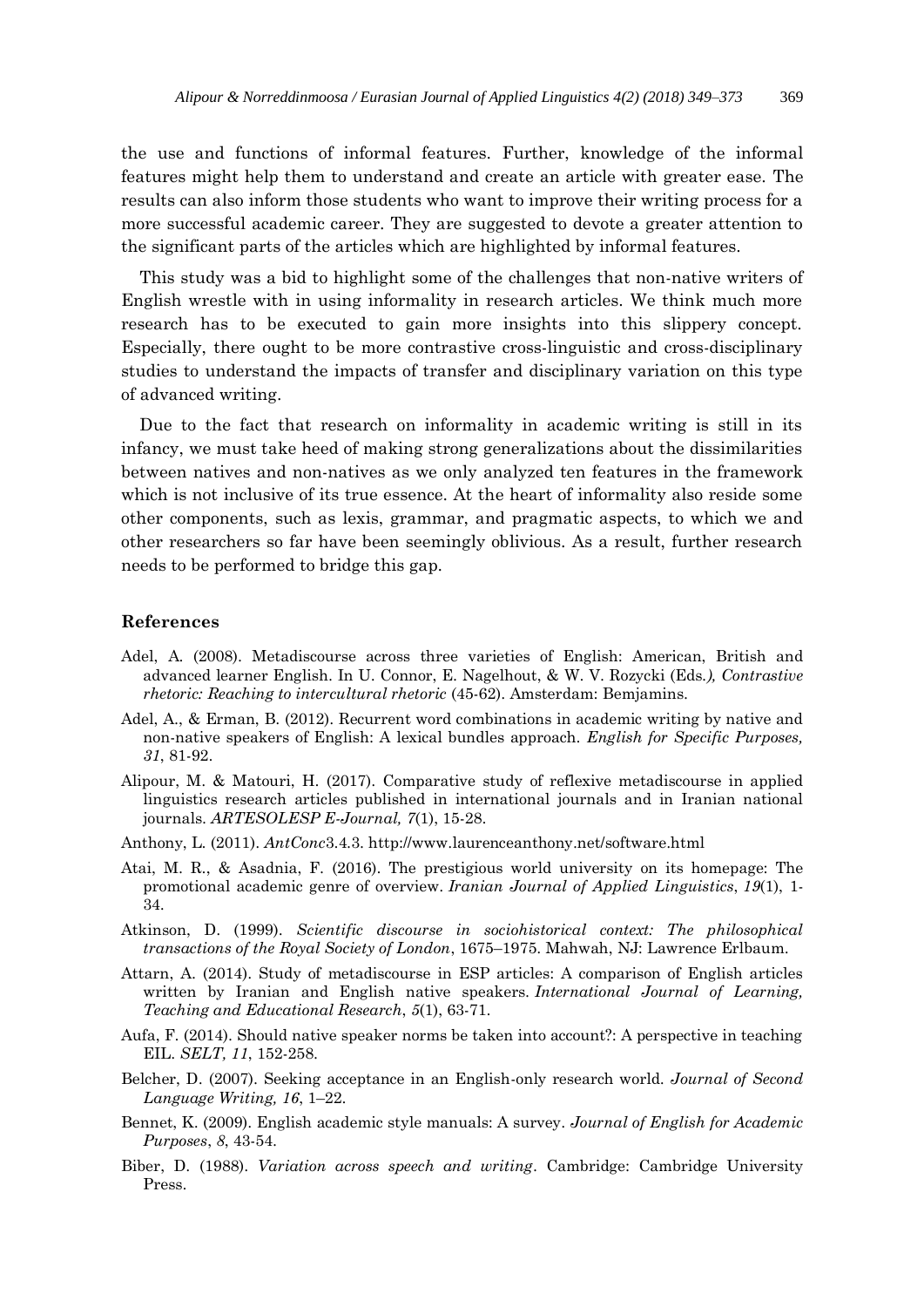- Biber, D. (1995). *Dimensions of register variation: A cross-linguistic comparison*. Cambridge: Cambridge University Press.
- Biber, D., Conrad, S., & Reppen, R. (1999). *Corpus linguistics. Investigating language structure and use.* Cambridge: Cambridge University Press.
- Biber, D., Johansson, S., Leech, G., Conrad, S., & Finegan, E. (1999*). Longman grammar of spoken and written English.* Harlow: Pearson.
- Blagojevic, S. (2004). Metadiscourse in academic prose: A contrastive study of academic articles written in English by English and Norwegian native speakers*. Studies about Languages*, *5*, 60-67.
- Brown, P., & Levinson, S. (1978). *Politeness: Some universals in language usage*. Cambridge: Cambridge University Press.
- Celik, S. (2006). A concise examination of the artificial battle between native and non-native speaker teachers of English in Turkey. *Kastamonu Education Journal, 14*(2), 371-376.
- Chafe, W. (1982). 'Integration and involvement in speaking, writing, and oral literature'. In T. Deborah (Ed.), *Spoken and written language: Exploring orality and literacy* (pp. 35-54). Norwood, NJ: Ablex.
- Chafe, W. (1986a). Evidentiality in English conversation and academic writing. *Evidentiality: The linguistic coding of epistemology*, *20*, 261-272.
- Chafe, W. (1986b). Writing in the perspective of speaking. In C. Cooper, & S. Greenbaum (Eds.), *Studying writing: Linguistic approaches*. London: Sage Publications.
- Chang, Y.-Y., & Swales, J. (1999). Informal elements in English academic writing: Threats or opportunities for advanced non-native speakers?. In C. Candlin, & K. Hyland (Eds.), *Writing: Texts, processes and practices* (pp.145-167). London: Longman.
- Chen, Y. H., & Baker, P. (2010). Lexical bundles in L1 and L2 academic writing. *Language Learning and Technology, 14*(2), 30–49.
- Cobb, T. (2003). Analyzing later interlanguage with learner corpora: Quebec replications of three European studies. *Canadian Modern Language Review, 59*(3), 393-423.
- Coffin, C., Curry, M., Goodman, S., Hewings, A., Lillis, T., & Swann, J. (2003). *Teaching academic writing: A toolkit for higher education*. London: Routledge.
- Duff, P. A. (2015). Transnationalism, multilingualism, and identity. *Annual Review of Applied Linguistics*, *35,* 57-80.
- Durrant, P. (2013). Discipline and level specificity in university students' written vocabulary. *Applied linguistics*, *35*(3), 328-356.
- Durrant, P., & Schmitt, N. (2009). To what extent do native and non-native writers make use of collocations? *IRAL, 47*, 157-177.
- Erman, B. (2009). Formulaic language from a learner perspective: What the learner needs to know. In B. Corrigan, H. Quali, E. Moravcsik, & K. Wheatley (Eds.), *Formulaic language* (pp. 27–50). Amsterdam: John Benjamins.
- Evenson, L. S., & Rygh, I. L. (1 988) Connecting L I and FL in discourse-level performance analysis. *Papers and Studies in Contrastive Linguistics, 22*, 133-1 78.
- Faghih, E., & Rahimpour, S. (2009). Contrastive rhetoric of English and Persian written texts: Metadiscourse in applied linguistics research articles. *Rice Working Papers in Linguistics*, *1*, 92-107.
- Fairclough, N. (2001). *Language and power*. Essex: Longman.
- Field, Y., & Yip, L M. O. (1992). A comparison of internal cohesive conjunction in the English essay writing of Cantonese speakers and native speakers of English. *RELC Journal, 23*(1), 15-28.
- Florence, L. P. (2012). Advantages and disadvantages of native- and non-native Englishspeaking teachers: Students perceptions in Hong Kong. *TESOL Quarterly, 46*(2), 280- 305.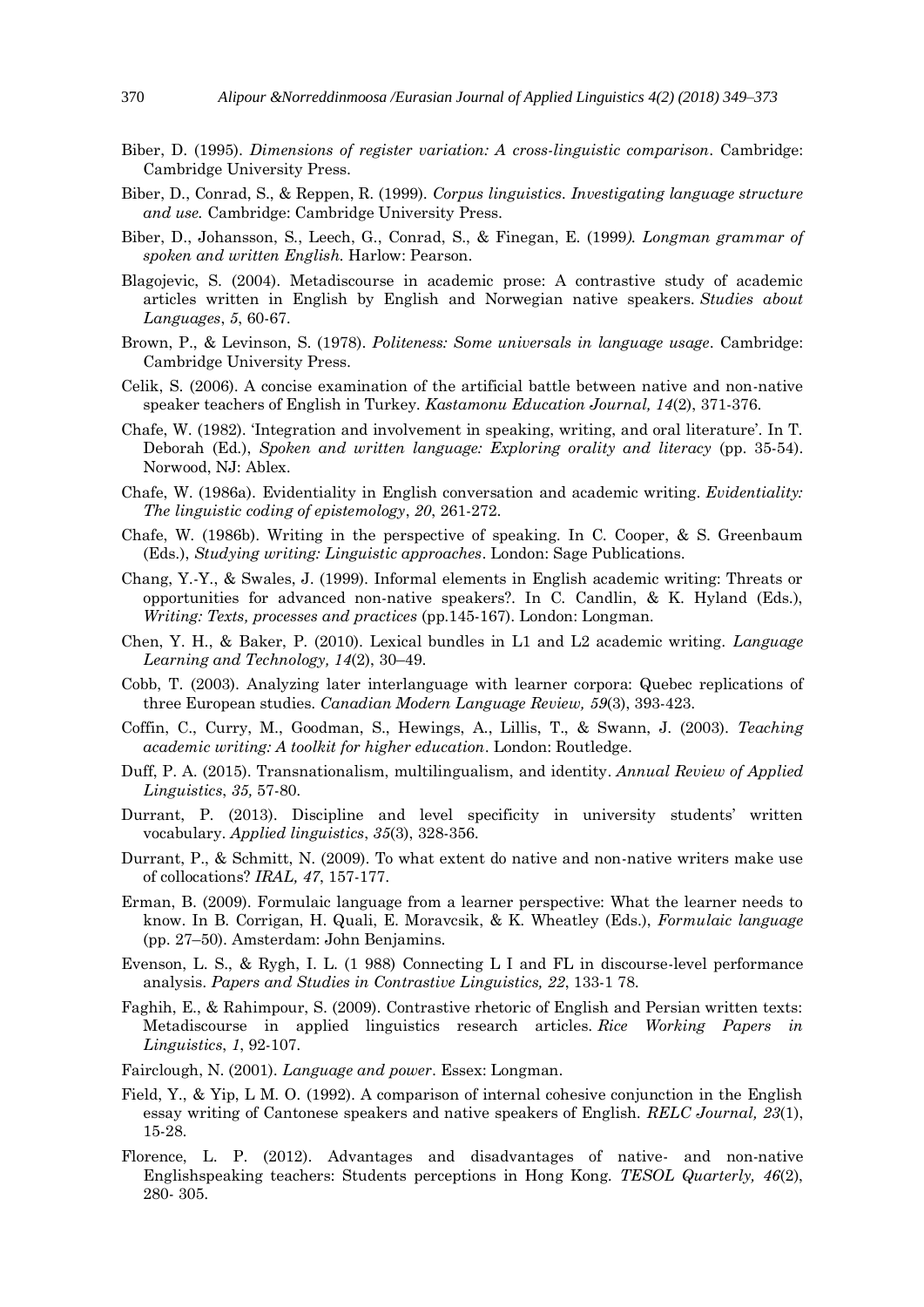Foster, J. (2005). *Effective writing skills for public relations.* London: Kogan Page.

- Flowerdew, L. (2001). The exploitation of small learner corpora in EAP materials design. In M. Ghadessy, A. Henry, & R. L. Roseberry (Eds.), *Small corpus studies and ELT* (pp. 363 379). Amsterdam: John Benjamins.
- Ghafournia, N., & Afghari, A. (2013). Exploring the relationship between learning strategies, academic disciplines, and reading comprehension test performance. *Iranian Journal of Applied Linguistics, 16*(2), 21-51.
- Granger, S., & Tribble, C. (1998). Learner corpus data in the foreign language classroom: Form-focused instruction and data-driven learning. In S. Granger (Ed.), *Learner English on computer* (pp. 199–211). London: Longman.
- Geisler, C., Kaufer, D. S., & Steinberg, E. R. (1985). The unattended anaphoric 'This': When should writers use it? *Written Communication, 2*, 129-155.
- Gilbert, G. N., & Mulkay, M. (1984). *Opening Pandora's box: A sociological analysis of scientists' discourse*. Cambridge: Cambridge University Press.
- Halliday, M. A. K. (1985). *Spoken and written language*. Oxford: Oxford University Press.
- Hardie, A. (2014). Log Ratio: An informal introduction. Retrieved from http://cass.lancs.ac.uk/?p=1133
- Harding, L. (2014). Towards a theory of diagnosis in second and foreign language assessment: Insights from professional practice across diverse fields. *Applied Linguistics*, *36*(2), 236-260.
- Heylighen, F., & Dewaele, J. M. (1999). *Formality of language: Definition, measurement and behavioral determinants. Internal Report*. Center "Leo Apostel": Free University of Brussels.
- Howarth, P. (1998). The phraseology of learners' academic writing. In A. Cowie (Ed.), *Phraseology* (pp. 161–186). Oxford: Clarendon Press.
- Hyland, K. (2001). 'Bringing in the reader: Addressee features in academic articles,' *Written Communication, 18*(4), 549–74.
- Hyland, K. (2002a). Authority and invisibility: Authorial identity in academic writing. *Journal of Pragmatics, 34*, 1091–1112.
- Hyland, K. (2002b). What do they mean? Questions in academic writing. *Text-The Hague Then Amsterdam Then Berlin*, *22*(4), 529-558.
- Hyland, K. (2004). *Disciplinary discourses: Social interactions in academic writing*. Ann Arbor, MI: University of Michigan Press.
- Hyland, K. (2005). Stance and engagement: A model of interaction in academic discourse. *Discourse Studies*, *7*(2), 173-191.
- Hyland, K. (2009). English for professional academic purposes: Writing for scholarly publication. In D. A. Belcher, & A. Arbor (Eds.), *English for specific purposes in theory and practice* (pp. 83–105). MI, USA: University of Michigan Press.
- Hyland, K. (2009). Constraint versus Creativity: identity in academic writing. In M. Gotti (Ed.) *Commonality and Individuality in Academic Discourse* (pp. 25-520). Frankfort: Peter Lang.
- Hyland, K., & Anan, E. (2006). Teacher's perceptions of error: The effects of first language and experience. *System, 34*, 509-519.
- Hyland, K., & Jiang, F.K. (2017). Is academic writing becoming more informal?. *English for Specific Purposes*, *45*, 40-51.
- Hofstede, G. (1991). *Cultures and organizations: software of the mind*. London: McGraw-Hill.
- Hundt, M., & Mair, C. (1999). "Agile" and "Uptight" genres: The corpus-based approach to language change in progress. *International Journal of Corpus Linguistics*, *4*(2), 221-242.
- Ivanic, R., & Camps, D. (2001). I am how I sound. Voice as self-representation in L2 writing. *Journal of Second Language Writing, 10*, 3–33.
- Jenkins, J. (2000). *The phonology of English as an international language*. Oxford: Oxford University Press.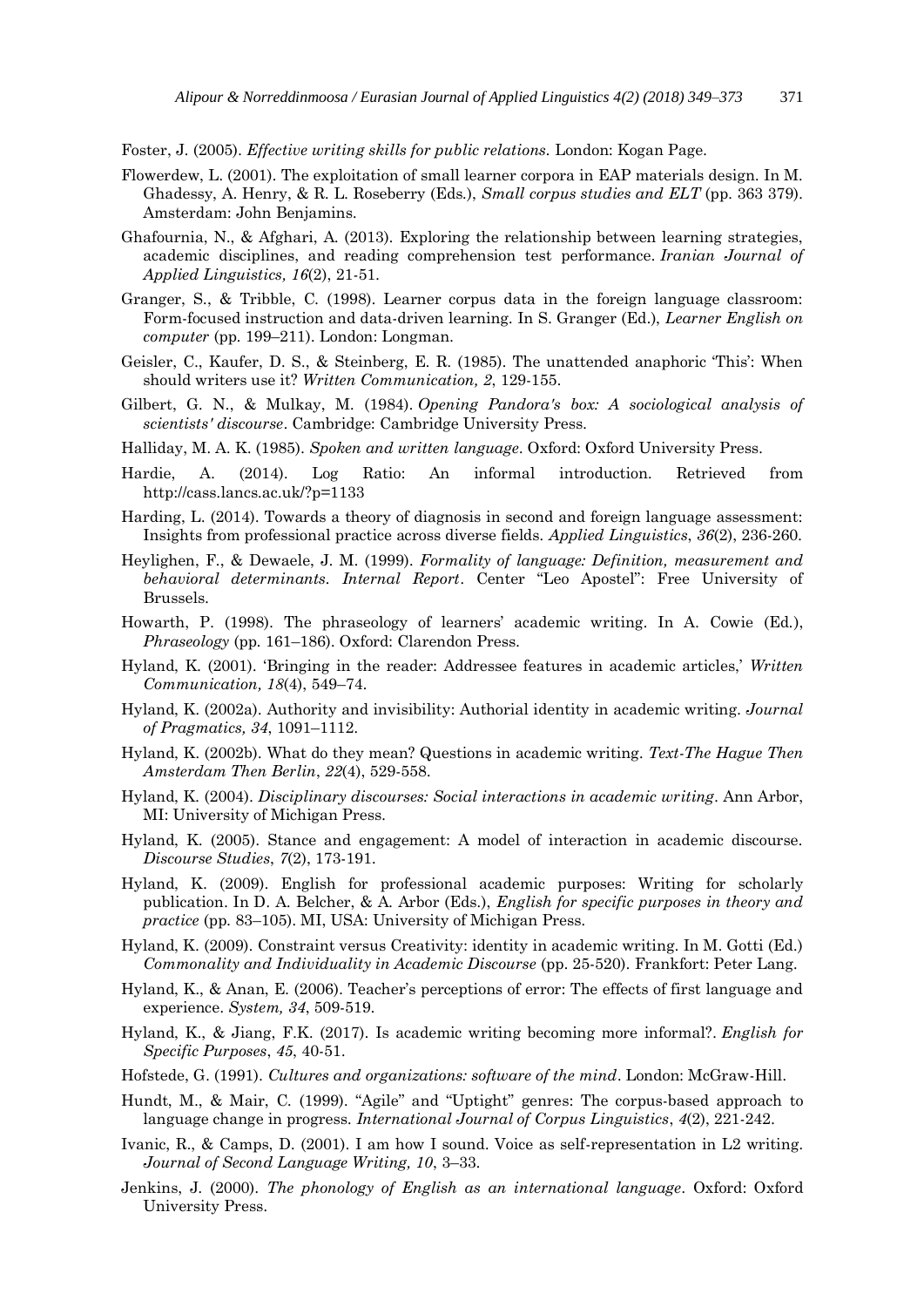Jenkins, J. (2000). The spread of EIL: A testing time for testers. *ELT Journal, 60*(1), 42-50.

- Jenkins, J. (2003). *World Englishes: A resource book for students*. Oxford: Oxford University Press.
- Jenkins, J. (2011). Accommodating (to) ELF in the international university. *Journal of Pragmatics, 43*, 926–936.
- Jiang, K., & Hyland, K. (2015). "The fact that": Stance nouns in disciplinary writing. *Discourse Studies*, *17*(5), 529-550.
- Johnston, J. E., Berry, K. J., & Mielke, P. W. (2006). Measures of effect size for chi-squared and likelihood-ratio goodness-of-fit tests. *Perceptual and Motor Skills, 103*, 412-414.
- Kahkesh, M., & Alipour, M. (2017). A comparative study of metadiscourse markers in English and Persian university lectures. *Research in Applied Linguistics*, *8,* 125-135.
- Kaplan, R. B. (1966). Cultural thought patterns in inter‐cultural education. *Language learning*, *16*(1‐2), 1-20.
- Keshavarz, M. H., Kheirich, Z. (2011). Metadiscourse elements in English research articles written by native English and nonnative Iranian writers in Applied Linguistics and Civil Engineering. *Journal of English Studies*. *1*(3), 3-15.
- Kuo, C. (1999). The use of personal pronouns: Role relationships in scientific journal articles. *English for Specific Purposes, 18*(2), 121–138.
- Leedham, M. (2015). C*hinese students' writing in English: Implications from a corpus-driven study.* Oxford: Routledge.
- Lillis, T., & Curry, M. (2010). *Academic writing in a global context: The politics and practices of publishing in English.* London: Routledge.
- Mair, C. (1998). Corpora and the study of the major varieties of English: Issues and results. *The major varieties of English*: *Papers from Maven*, *97*, 139-157.
- Martinez, I. A. (2000). Discrepancias entre las concepciones de hispanoparlantes del artı´culo de investigacio´n eningle´s y las caracterı´sticas del mismo segu´n el ana´lisis del ge´nero. Actas II Congreso Iberoamericano de Educacio´n en Ciencias Experimentales. Co´rdoba, Argentina: CD-Rom.
- Martinez, I. A. (2005). Native and non-native writers' use of first person pronouns in different sections of biology research articles in English. *Journal of Second Language writing, 14*, 174-190.
- Mauranen, A. (2009). Introduction. In A. Mauranen, & E. Ranta (Eds.), *English as a lingua franca: Studies and findings* (pp. 1–9). Newcastle: Cambridge Scholars Publishing.
- Mazdayasna, G., & Noori, M. (2014). Developing a profile of learning needs of Iranian undergraduate students of English Language and Literature. *Iranian Journal of Applied Language Studies, 6(*2), 27-58.
- McCrostie, J. (2008). Writer visibility in EFL learner academic writing: A corpus-based study. *Icame Journal*, *32*, 97-114.
- Milton, J., & Tsang, E. S. C. (1993). A corpus-based study of logical connectors in EFL students' writing: directions for future research. In R. Pemberton, & E.S.C. Tsang (Eds.), *Studies in lexis* (pp. 2 15-246). Hong Kong: The Hong Kong University of Science and Technology.
- Mirzapour, F., RasekhMahand, M. (2012). Hedges and boosters in native and non-native library and information and computer science research articles. *The Southeast Asian Journal of English Language Studies*, *18*(2), 119-128.
- Mohseni, A. (2015). Investigating the relationship between teacher's thinking vs. feeling personality type and Iranian pre-intermediate EFL learners' speaking skill. *Iranian Journal of Applied Language Studies, 5*(2), 123-136.
- Moreno, A. (2010). Researching into English for research publication purposes from an applied intercultural perspective. In M. Garrido, J. Palmer-Silveria, & I. Fortanet-Gómez (Eds.), *English for professional and academic purposes* (pp. 57–71). New York: Rodopi.